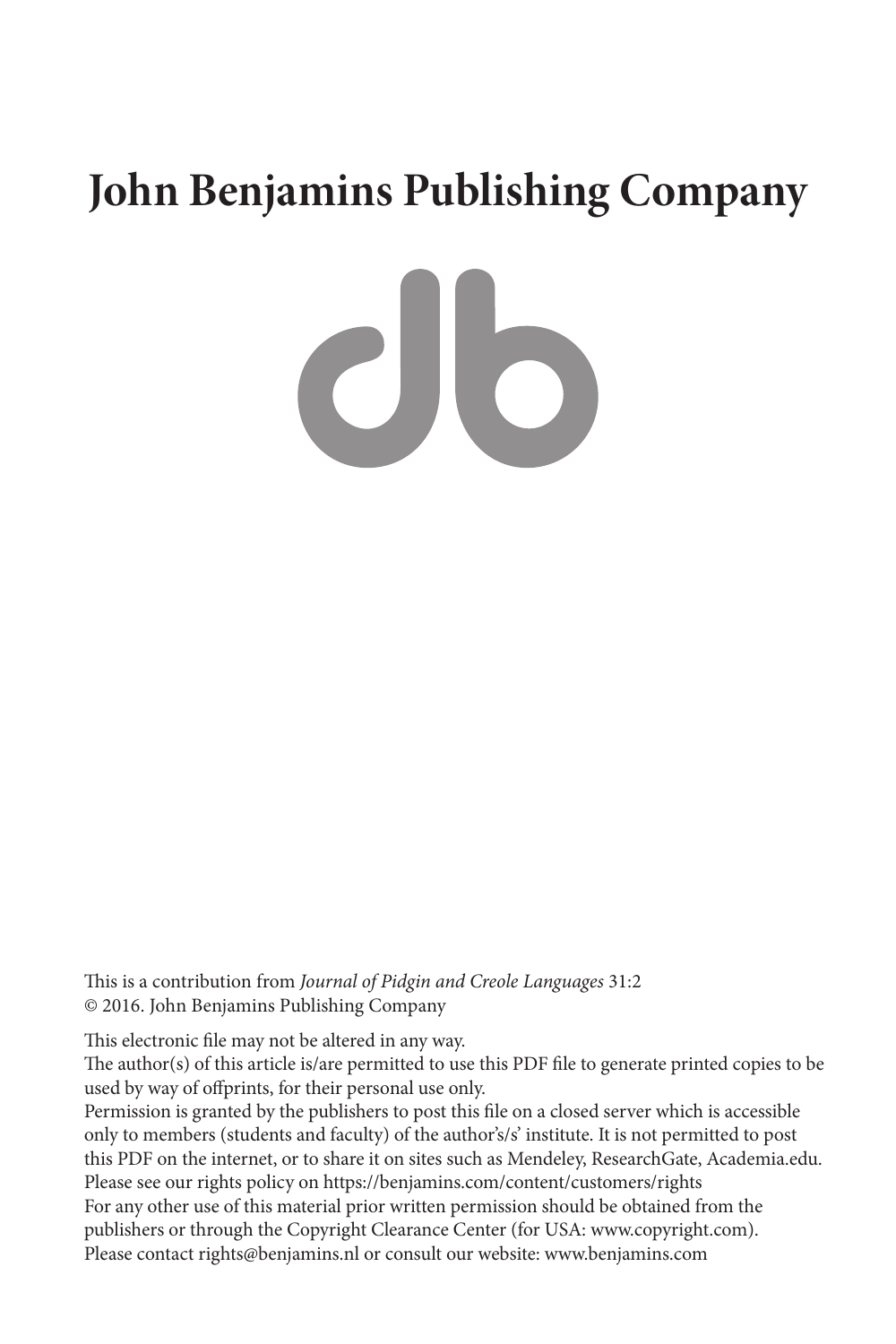# **Creole distinctiveness**

A dead end

Enoch O. Aboh University of Amsterdam, The Netherlands

In his recent column in *Journal of Pidgin and Creole Languages* 29:1 (2014), *Creolistics: Back to square one*? Peter Bakker argues that: "a reduced, simplified contact vernacular that emerged to facilitate communication between different ethnic groups must have preceded the development of the world's creoles" (Bakker 2014: 177). In this creoles-from-pidgins view, the genesis of creoles explains their distinct phenotype: "they share a SET of features that clearly set them apart from the languages of the world" (p. 198). Bakker (2014) further claims that studies that do not adhere to this view but postulate a uniformitarian formal approach to language change and language creation (M. DeGraff) or adopt an ecological perspective to language evolution including creole languages (E. O. Aboh, U. Ansaldo, S. Mufwene) lack empirical coverage (p. 181–183) or rely on a mere recombination of linguistic features that excludes creativity. As Bakker (2014: 183, 184) concludes:

> Several anti-exceptionalists rely on the feature pool idea, and therefore ascribe zero percent creativity to the builders of the creole. For them, creoles combine features from lexifiers and substrates, and nothing else. That is all […] I really think it is discriminatory to claim that creolizers really could not do anything with the features except (re)combine them. It is an insult to humanity.

In the following paragraphs, I first address Bakker's creoles-from-pidgins scenario briefly to show that it is inconsistent with the multilingual contexts in which pidgins and creoles emerge. Second, I address Bakker's (2014: 188) conclusion that creoles form a distinct type, based on findings in Bakker et al. (2011). Third, I answer Bakker's (2014: 190, 191) five questions to anti-exceptionalists showing that they pose no problem to the competition-and-selection model. Fourth, I reply to Bakker's claim that the competition-and-selection model denies creativity to the creole creators.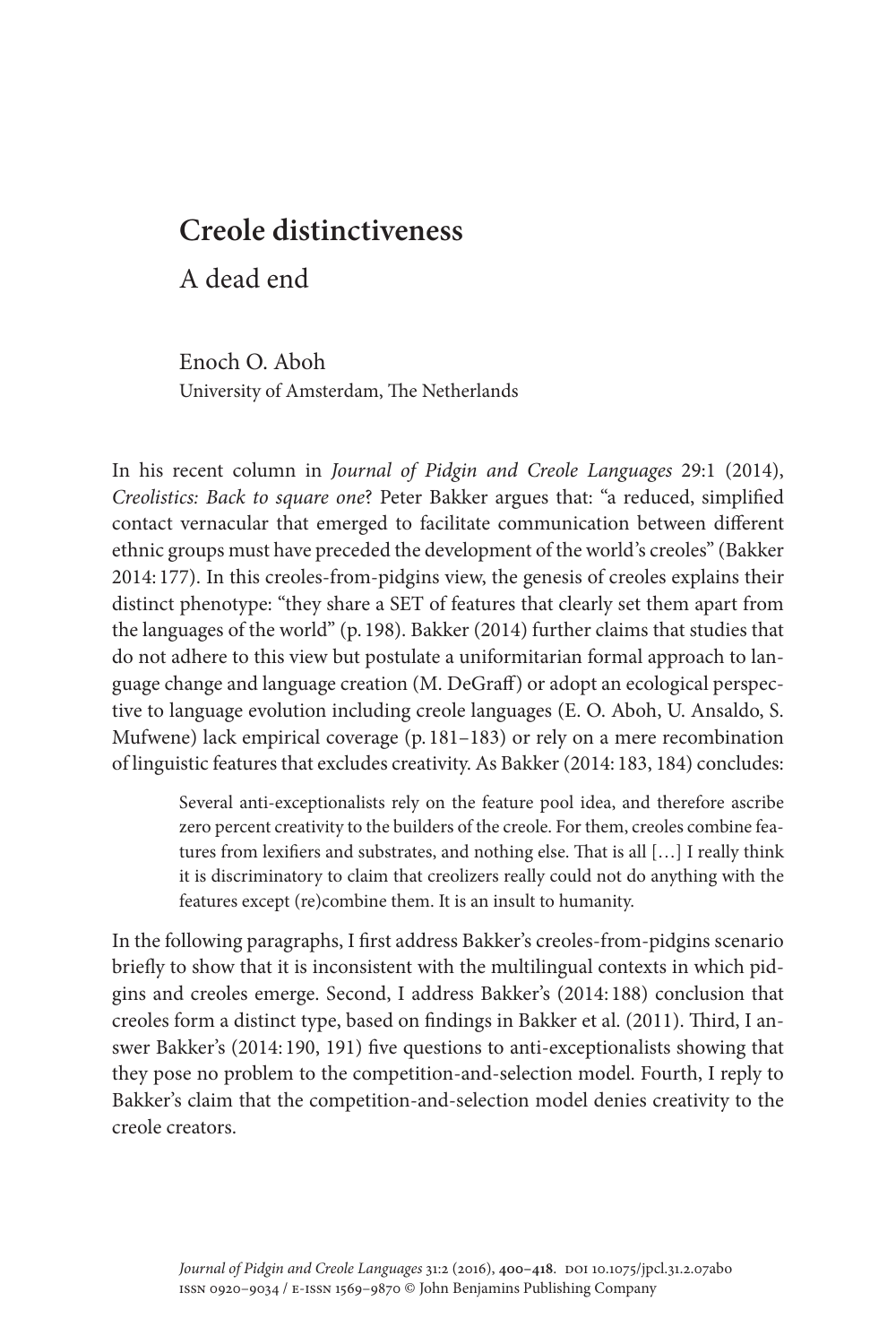## **1. Creoles-from-pidgins: The paradox**

In introducing his creoles-from-pidgins scenario, Bakker (2014: 177–178) endorsed a metaphor he attributed to Bickerton which I'm reproducing here:

> People live in a house, but then an earthquake hits the region, and their house collapses. These people survive, but their house does not: only a pile of stones is left. The cement that kept the stones together is all gone (grammatical structures), many of the stones (lexical roots) are still there in the pile, but many bricks are destroyed or damaged. In need of shelter, people use whatever they can find: the stones, roof tiles, iron plates — i.e. usable building materials from other collapsed buildings — for constructing a new house. But the provisional shelter is not enough, and as soon as circumstances allow, they build a fine new house, with partly new materials (especially new cement to keep the stones together, some of it recycled from the shattered bricks), and many old materials. That is creolization: a language collapses, and its users build a new one; the first generations of speakers act as spontaneous architects.

The metaphor suggests that creoles emerge from a process that involves three phases: the collapse of a community language, a reconstruction phase (presumably involving adults with no common language), and L1 acquisition (i.e. first generations). This view makes two basic assumptions that can be easily verified on the basis of documented expanded pidgins. If proved valid, these assumptions can support Bakker's (2014) creoles-from-pidgins scenario:

- The collapse of a community language implies that a significant size of this community has no other language than a pidgin for daily communication.
- Nativization: Acquisition of the pidgin by L1 learners and its expansion must be fairly rapid (one or two generations).

Close scrutiny indicates that Bakker's metaphor is not compatible with socio-historical data on pidgins and creoles. In general, creators of these languages are multilinguals who develop an L2 (e.g. a pidgin) in addition to their L1's. It is commonly accepted that the interaction between the different varieties in contact within a multilingual community sometimes leads to nativization of the newly created L2. Studies on expanded pidgins indicate that the process is typically gradual. Tok Pisin, for instance, developed gradually as L2 over several generations before nativizing (G. Smith 2002, see also Roberts 1998 on Hawaiian Pidgin and Ansaldo 2009 on Bazaar Malay).<sup>1</sup> Because pidgins and creoles gradually emerge and nativize in

**<sup>1.</sup>** There is a fundamental difference between Tok Pisin and Hawain that must be factored in the analysis to get a full picture of the emergence of the so-called creoles. It took more than a century for Tok Pisin to nativize, while Hawaiian nativized after a few generations only. This is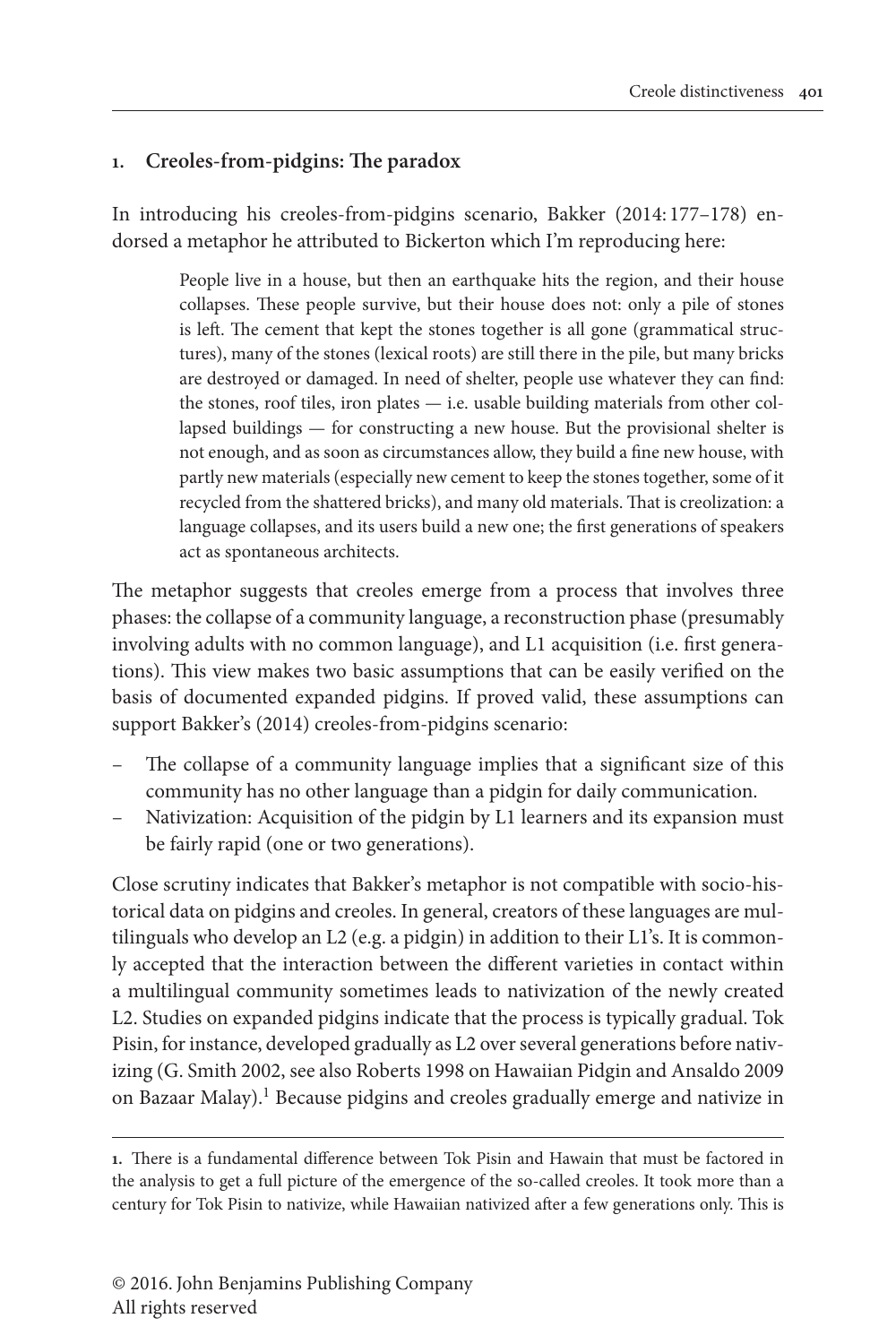lively multilingual societies their development appears to be incompatible with the scenario depicted by Bakker (2014: 178) in which the linguistic system of a whole community collapses, leaving its speakers with "lexical roots" with "no grammatical structure" to hold them together. Unlike victims of earthquakes with no shelters to which Bakker compares creole creators, the latter have multiple full-fledged languages to resort to in their daily life.

Pidgins and creoles nativize not because speakers are restricted to a simplified language that facilitates communication, but rather because the community accepts the pidgin as a legitimate vernacular alongside other community vernaculars (cf. Mufwene 2001, Veenstra 2008, Muysken 2013). In such situations, adult L2 speakers of a pidgin expose their children to the pidgin simultaneously with other languages in their community. In addition, children pick up the new varieties within their peer group (i.e. from early L2 learners). It is therefore this multilingualism, which for various socially determined reasons, allows the new vernacular to compete with other languages of the relevant communities and to gradually become a target for L1 learners. Such a development necessarily involves an interaction between adult L2-speakers, early L2-bilinguals, and simultaneous L1-bilinguals: what DeGraff (1999, 2002) refers to as L2-L1 cascade. Bakker's metaphor obscures this basic process and suggests incorrectly that pidgins are hastily constructed means of communication in a community whose language is lost or has collapsed.

One may wonder whether Bakker's metaphor could apply to plantation colonies of the 17th/18th century in which Caribbean creoles emerged. It is often believed that the enslaved Africans deported to the colonies came from such a wide range of diverse ethnic groups that they could not communicate through a common language. This belief is questionable. In the case of Suriname and Haiti, for instance, we know that speakers of Gbe and Kikongo languages form critical masses that allowed them to communicate in their native tongues (cf. Smith 1987, 2006, 2009a, Arends 1989, 1995a, 1995b, 2009, Singler 1996, Aboh 2015a). The same could be said of Berbice Dutch which had a significant number of Ijo speakers. Likewise, recent studies show that Mina Jeje, a language spoken by the Africans in the mining town of Vila Rica (Ouro Petro) in the region of Minas Gerais in the emerging Brazil of the early 18th century is a Gbe language (de Castro 2002). Aboh (2015a) reports several such historical documents indicating that the enslaved Africans indeed spoke their native languages while learning the language of

strong evidence for the Competition-and-Selection model in which the ecology of the speakers (e.g. population factors and socio-economic organization, cf., Mufwene 2008) is very important to understand the genesis of a new vernacular. I thank Tonjes Veenstra for calling these facts to my attention.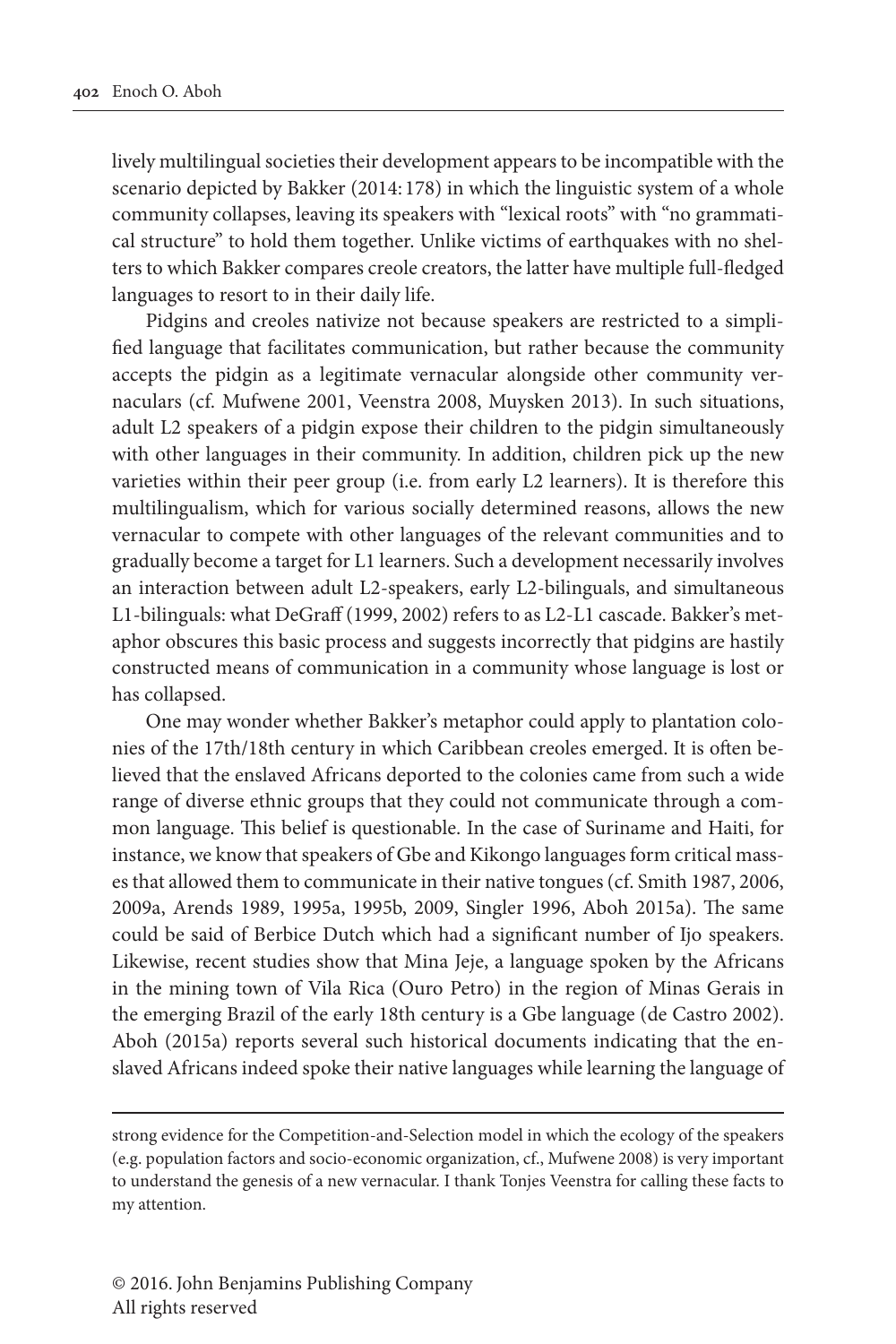their master (see also Mufwene 2008, Smith 2009a, 2009b, Ansaldo 2009).<sup>2</sup> Many slaves were therefore multilinguals as indicated by the following description of a runaway in colonial Haiti:

**1767-02-25** — *Francisque, étampé sur la joue droite V, parlant français, espagnole & anglois, marqué de petite vérole, ayant le nez écrasé, trapu & de moyenne taille, maron depuis la fin de janvier dernier. Ceux qui le reconnoîtront, sont priés de le faire arrêter & d'en donner avis à M. Durse aîné, Capitaine de Navire, au Port-au-Prince, ou à M. Laville, Négociant au Cap. Il y aura récompenses*. 3

Francisque, who presumably spoke a creole in addition to his native African language, appears to have command of French, Spanish, and English. Descriptions like this, indirectly suggest that we cannot claim that the languages of the slave populations on the plantations collapsed, leaving them with lexical roots of the lexifiers and substrates with no grammatical structure to put them together. Even though we should acknowledge that not all enslaved Africans were gifted polyglots like Francisque, the null hypothesis is that many Africans on the plantations spoke more than one language: their L1 (e.g. the Bosals), an L2 African language (e.g. the locally born slaves interacting with Bosals), and some version of the colonial koinés: the creole. Aboh (2015a) demonstrates that the creole was spoken by everyone on the plantation, including the White population and their locally born children. Accordingly, Caribbean creoles did not emerge from the collapse of a community language. They developed gradually in lively multilingual colonial societies where the African languages, the European lexifiers, and the nascent creole were spoken natively. This may be an indication of why there is no documented historical evidence for a simplified pidgin ancestor to Caribbean creoles. Because Caribbean creoles did not emerge from the collapse of the lexifier or substrate languages, we cannot hypothesize a pidgin stage followed by a reconstruction phase involving the first generations. Likewise, because pidgins and creoles emerged in different contact zones involving typologically different languages and namely different types of (multilingual) learners (e.g. adult and early L2, 2L1, L1), we cannot

**<sup>2.</sup>** Tonjes Veenstra (p.c.) remarks that Malagasy was spoken on Mauritius from the beginning of the colony until at least mid-19th Century. All these point to the fact that even though the substrates eventually fade out from the colonies, they were spoken for daily communication during the formation phase of the creoles. The important question to be answered and which is addressed in great detail in Mufwene (2001) and Aboh (2015a) is why the languages of the enslaved Africans were displaced from the colonies and when they survived only served symbolic functions, such as, religious practices.

**<sup>3.</sup>** <http://www.marronnage.info/en/index.html>I thank Michel DeGraff for making this database available to me.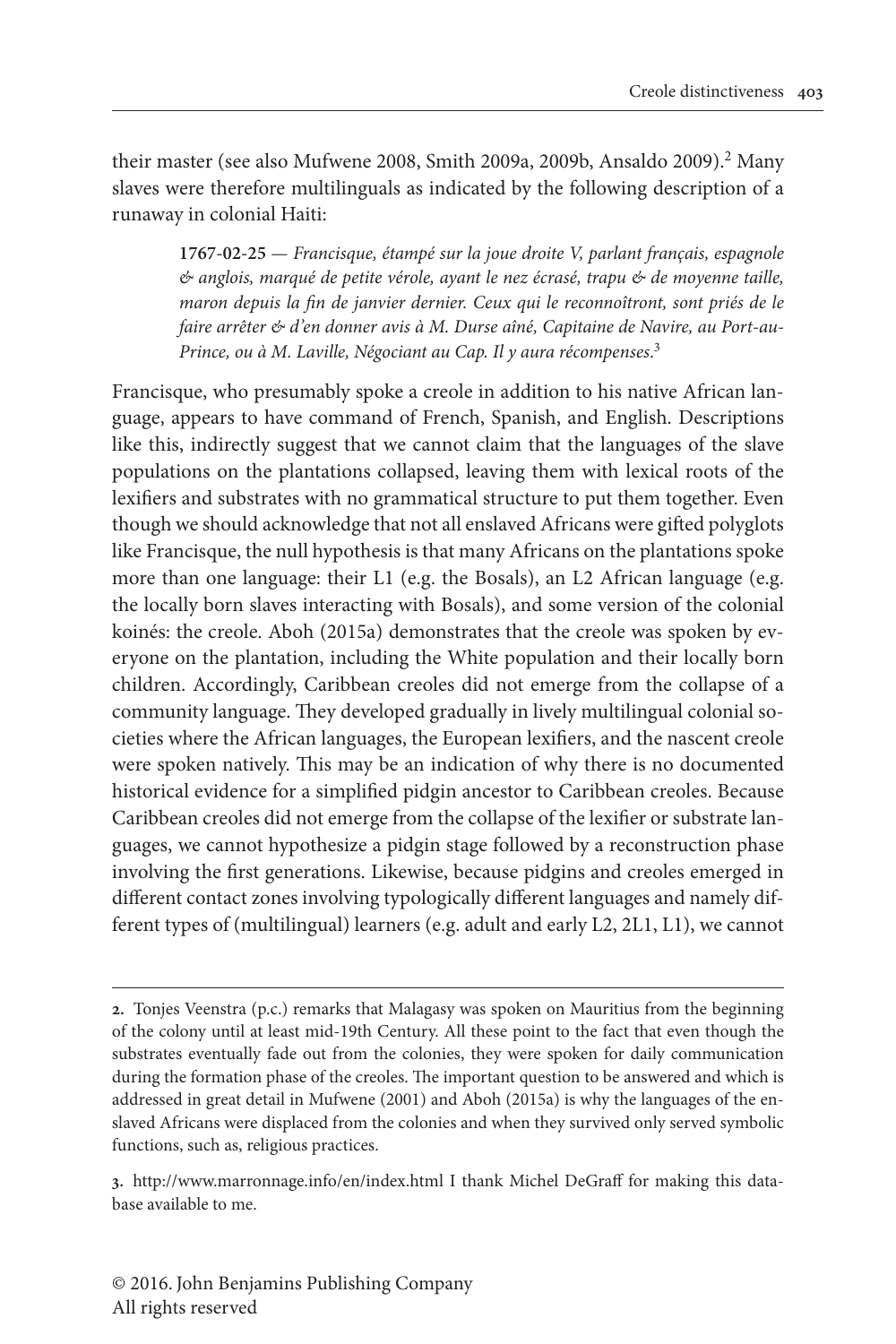assume *a priori* that learners in these settings all end up creating a structurally unique speech form distinct from the world's languages.

#### **2. Creoles are not distinct**

Bakker's (2014: 187) response to this latter objection is that

There is documentation for the pidgin-to-creole cycle on several continents, involving wholly different lexifiers and wholly different substrates. The reduction and expansion processes had a severe impact on the resulting languages. And these creoles-from-pidgins show remarkable structural-typological similarities with creoles-supposedly-without a pidgin, such as Haitian Creole. It would go against the uniformitarianist principle to claim that only where a pidgin stage is documented, there was a pidgin. The parallel results indicate a comparable process.

The implication is that in absence of historical proof, structural parallels that make creoles distinct justify the postulation of a pidgin ancestor. With regard to these structural parallels, Bakker (2014: 181) claims that "we know for a fact that creoles are distinct." "The 2011 article uses massive data to show that creoles are distinctive (p. 189)." The rationale is flawed, though. First, much of Bakker's (2014) characterization of pidgins and creoles is based on a presupposed discontinuity between the creoles and their lexifiers. This is incompatible with the common assumption that creoles emerged from language contact and logically embed a subset of the properties of their source languages. Second, Bakker's (2014) creole distinctiveness based on Bakker et al. (2011) ascribes a number of non-creole properties to some substrate languages that are mistaken. Before getting on to discuss these drawbacks, it is important to note that Bakker et al. (2011) relies on absolute binary values (+) versus (-), thus ignoring an important factor about creoles and their source languages: variation within and across speakers. In addition, the investigated features were essentially taken from a toolbox that served to circumscribe the creole type, thus making the enterprise circular. Given this set up, one does not need to be as shrewd as *Marcellus* to figure out that Bakker's methods and data are problematic, as shown already in the literature by Kouwenberg (2010, 2012), Fon Sing and Leoue (2012), and DeGraff, Bass, and Berwick (2013).

Two of the listed potential substrates, Ewegbe and Yoruba, happen to be within my domain of expertise. I reviewed the values assigned to these languages with regard to the 43 features selected by Bakker et al. (2011) and defined in WALS. In so doing, I consulted with two native speakers and specialists of Ewegbe who also happen to be creolists: James Essegbey (U. Florida) and Felix Ameka (U. Leiden).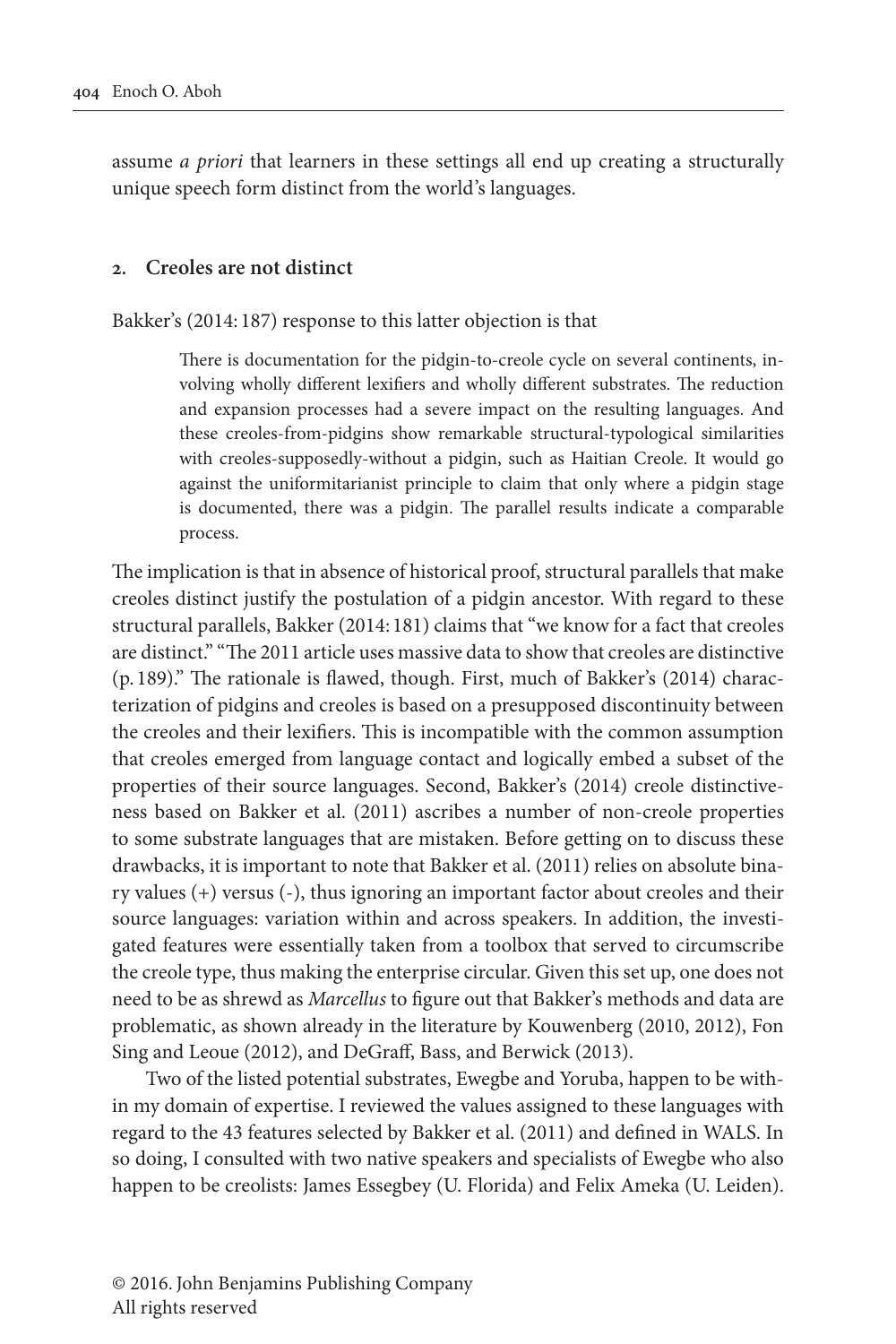I further consulted with two native speakers and specialists of Yoruba: Johnson F. Ilori and Siemeon Olaogun (U. Akungba-Akoko Ondo State Nigeria). The following tables in the appendix show the results. The results in Bakker et al. (2011) are presented in the row labeled (BaL). This row includes two lines: The first presents the results as in Bakker et al. (2011). The second reports the evaluations of my consultants. Mistakes (M) represent erroneous values (i.e. where the value should be "1" according to experts but was registered as "0" in Bakker et al. (2011) and vice versa). "A" represents features for which the information is available but which Bakker et al. (2011) marks as "?" or "0", a non-trivial decision, as pointed out by Fon Sing and Leoue (2012). The most illustrative case is feature F09 in Yoruba for which Bakker et al. (2011) record a "0" even though WALS presents a Yoruba example instantiating this feature. "V" represents features for which there is variation among speakers, a fact ignored by Bakker et al.' s (2011) binary features. These are illustrated by situations in Yoruba and Ewegbe where Bakker et al. (2011) assigns a categorical "0", while experts are more nuanced.

Simply counting the M's, we have 15 mistakes regarding Yoruba: an error rate of 34.88%. The second table shows 17 mistakes regarding Ewe: an error rate of 39.53%. I'm not aware of the amount of data in Bakker et al. (2011) that went corrupt due to careless analysis, but it is clear that no such high error rates are tolerable in science and the authors cannot content themselves with acknowledging that mistakes are possible. I wonder how biologists would feel if it turns out that 34% to 39% of some data on DNA sequencing is flawed! Given such high error rates with regard to two well-studied languages in West Africa, I have serious doubts about the solidity of data on less well documented languages presented in the 2011 paper. Note also that Bakker et al' s. (2011) does not list the reference grammars used to determine the values of the features in the relevant languages (e.g. Ewegbe, Yoruba), a rather unorthodox practice. My findings raise doubts about Bakker's (2014: 181) claim that "we know for a fact that creoles are distinct, on the basis of Bakker et al. (2011)" and severely weaken his distinctiveness approach.

Indeed, many of the features selected by Bakker (2014) as distinctive of creoles are also found in the relevant substrate languages of Atlantic creoles. Consider the following claim:

> There are many, many features in creoles that cannot be related to any of the languages known to have played a role in the genesis of creoles. For instance, the distinction between specific-nonspecific, or the different behavior of stative and nonstative verbs are pervasive in creoles, but absent from European, West African, and Austronesian languages (Bakker 2014: 183).

In fact, there is a wealth of literature on the description and analysis of these features in Benue-Kwa. Aboh (2006) and Aboh and DeGraff (2014) discuss the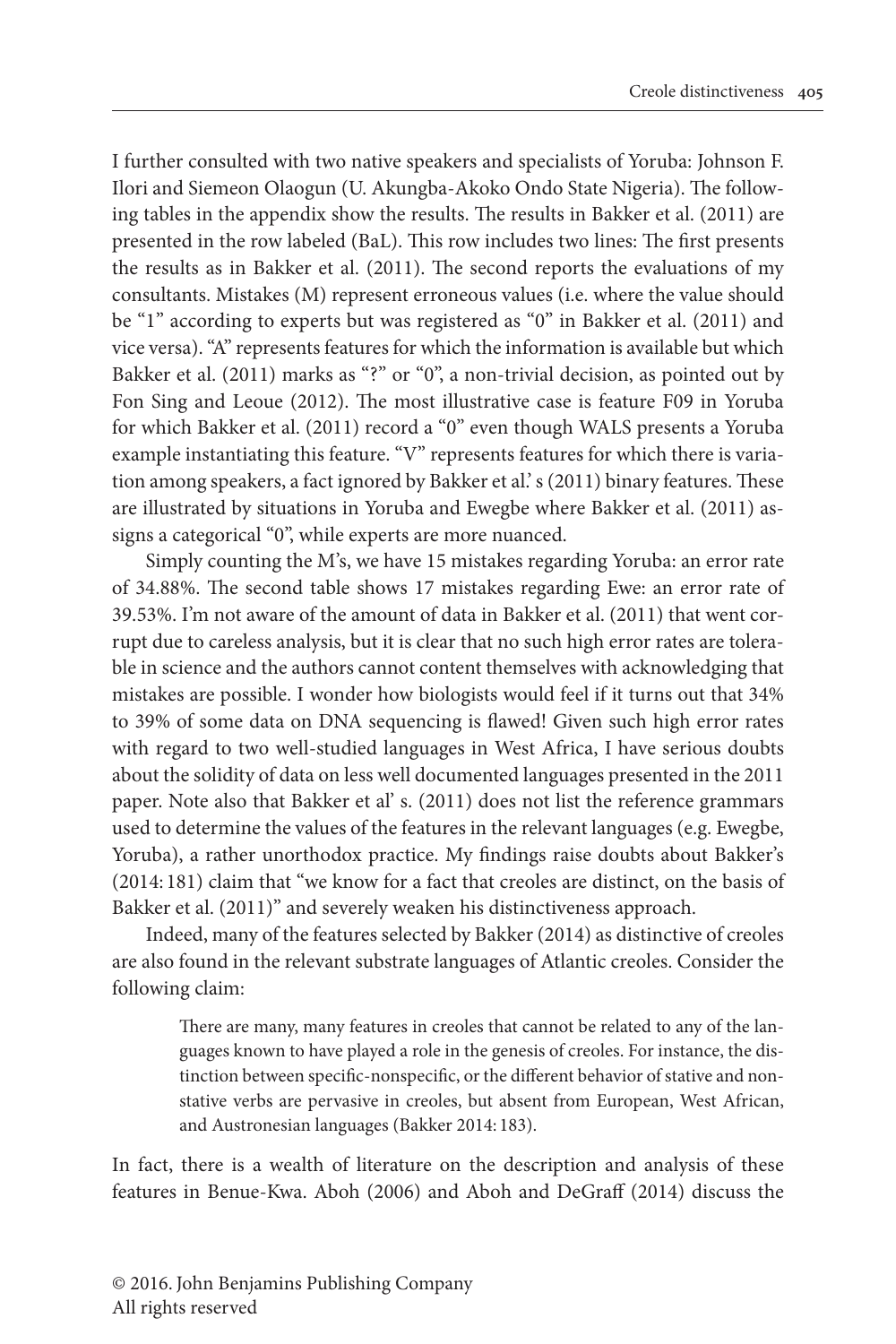specific versus non-specific opposition in Gbe and how it contributed to the emergence of the determiner system in Haitian and the Suriname creoles (see also Aboh 2004, Chapters 3 and 4, Aboh 2015a, Chapter 5, Lefebvre and Brousseau 2002, Ajiboye 2005 and references therein). With regard to aspect licensing and its relation to state and event verbs, this is a classical topic in Benue-Kwa literature and I refer the reader to Aboh (2004, Chapters 5 and 6) and references cited there for the discussion.

Likewise, citing work by Daval-Markussen, we are told that two structural properties only are enough to set all creoles apart from the rest of the languages of the world: (i) the use of numeral 'one' to encode specific indefinites and (ii) the absence of Tense-Aspect inflection. According to Bakker (2014) only 14 non-creole languages of the world exhibit a combination of these two features, and

one does not have to be a genius in statistics to see that this combination is very rare among non-creoles, but ubiquitous among creoles. In other words, if a language has no tense-aspect inflection and if it has an indefinite article from 'one', it is very likely a creole language (p. 189).

This claim is simply wrong. All Gbe languages (presumably more than 14) have this combination: an element equivalent to or derived from numeral one is used to mark specific indefinites and the languages have no TMA inflection. In addition, many Benue-Kwa languages I know (e.g. Yoruba), which also represent the substrates of Atlantic creoles, display this exact combination. Benue-Kwa languages have not yet been stipulated as creoles, as far as I know! Since these features are found in the substrate languages of many creoles, we can hardly claim that creoles are distinct from all their source languages. Let us now look at Bakker's (2014:190, 191) five questions to anti-exceptionalists.

#### **3. Answering Bakker's five questions to anti-exceptionalists**

**Question 1:** 100% of the Romance languages […] have a gender distinction between masculine and feminine expressed in the definite and indefinite articles and adjectives, and in agreement […] 0% of the creoles based on Romance languages have overt gender agreement [...] How can this clear categorical difference be explained if there was the same natural transition from French to Haitian as from Proto-Indo-European to Latin to French?

**My answer:** Note that Latin has five declensions that allow the expression of its three genders: masculine, feminine and neutral. However, Latin has no article comparable to French articles. So during the said "natural transition from Proto-Indo-European to Latin to French" a lot of morphology has gone down the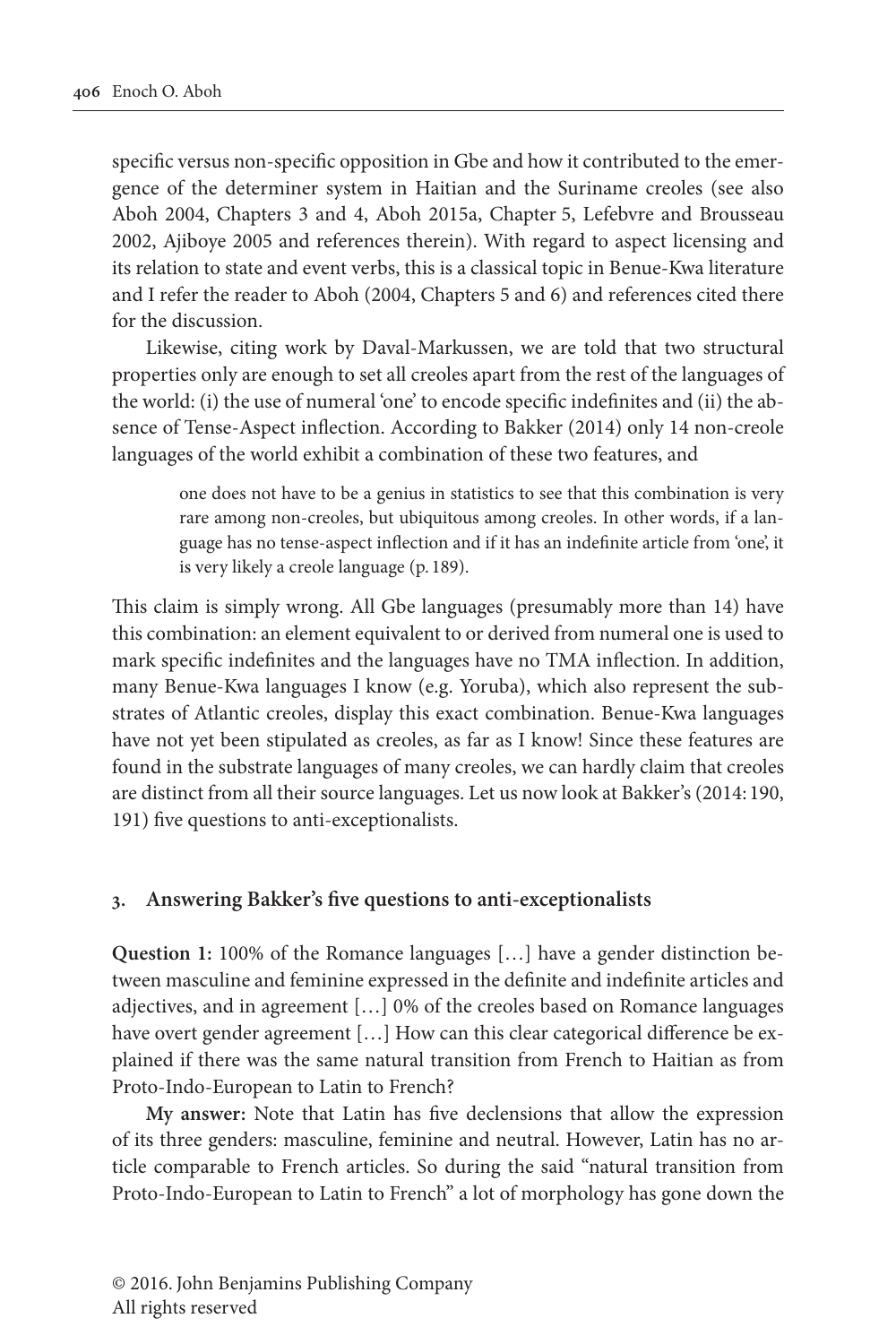drain, and Latin, like the African languages on the plantation faded out, now being used in only symbolic contexts (i.e. in religious practices). Comparing Latin and French, the gender morphology has been significantly reduced but an article system emerged, just like a new deictic marker developed in Haitian though this language could be said to have collapsed French gender into a single class: neuter. Accordingly, the fact that Haitian does not have a gender system comparable to French is nothing uncommon, especially when we realize that some source languages of Haitian (e.g. Gbe) lack grammatical gender altogether. It is therefore reasonable to say that linguistic concepts that explain the development of French (with its relatively poor morphology compared to Latin) should extend to Haitian as well.

In the context of Atlantic creoles in general it is important to note that Benue-Kwa languages have no gender system (that is directly comparable to Romance and Germanic) and the Bantu languages involve noun class systems. Accordingly, all gender systems were lost in this context, not just the one Romance-type Bakker is concerned with. The right question to ask therefore is: What happens when a language with a two- or three-way gender system (e.g. masculine, neutral, feminine) comes in contact concurrently with languages with no gender (e.g. Benue-Kwa) and languages with numerous noun classes? Apparently languages with no gender win the competition. One can further wonder why it is precisely the genderless system which wins. It is apparently the least marked option in this case. These are the kinds of questions that Aboh and Ansaldo (2007) try to address by looking at the typological matrix of contact languages.

**Question 2:** All lexifiers have some form of pronominal agreement in the verb, in the form of preverbal clitics […]. None of the creole languages has inherited anything like this.

**My answer:** This question simply restates the popular claim that creoles generally do not have agreement morphology. This claim is primarily based on considerations regarding the lexifier, overlooking what the substrate languages brought to the feature pool. With regard to Benue-Kwa in general, and Gbe languages in particular, subject-verb agreement with overt segmental material appears a rather rare (if not exceptional) phenomenon. Rather, these languages commonly show agreement phenomena that are sensitive to tone modulations. In the Bantu languages, subject-verb agreement appears sensitive to noun classes. Accordingly, if we accept that the emerging creole developed out of contact and therefore cannot inherit all verbal agreement patterns of all the source languages but only a subset thereof, it seems to me that contact between English, Fongbe, and Kikongo (as in the case of Suriname creoles) will not instantly lead to Sanskrit-type morphology. Nor do we expect a lot of subject-verb agreement to flourish in such a contact language: While English only shows this property with one single morpheme in one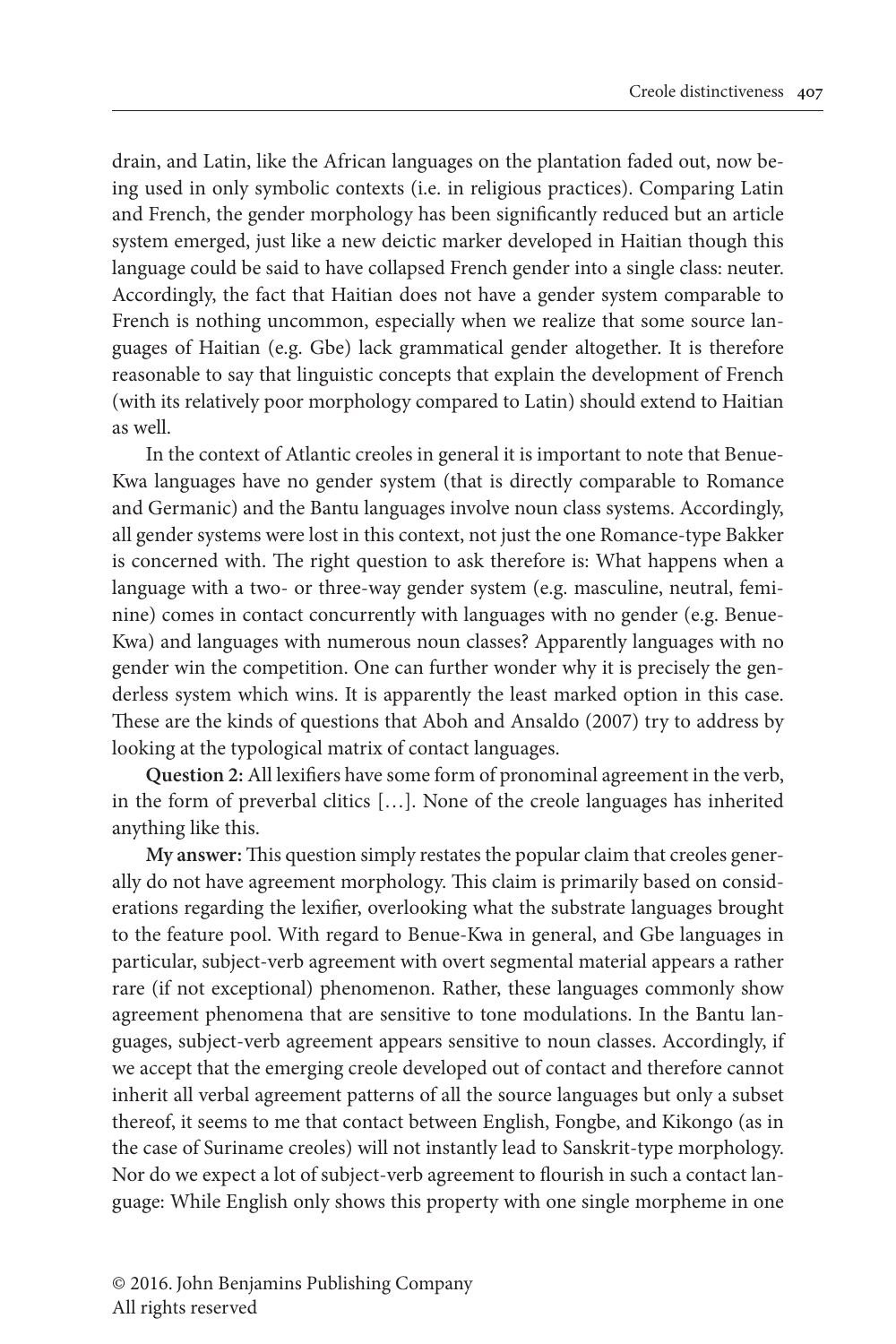tense form, third person *-s* in the present tense, Fongbe simply lacks any agreement of the sort, and agreement in Kikongo is based on noun classes.<sup>4</sup>

**Question 3:** All European lexifiers have definite and indefinite articles, and all creoles also have definite and indefinite articles, but none of the creole forms have been taken over from the article forms of the lexifiers […]. Why would the European forms systematically get lost in the creoles, and why is the same process of loss rarely encountered in the history or in the dialects of the lexifier languages?

**My answer:** This question is misleading, as it suggests that the creoles developed an article system similarly to Romance and Germanic but recruited other elements in the lexifier to fulfil this function, hence the loss of the Romance and Germanic articles. Recall from my answer to question 1 that Latin had no article system even though most Romance languages have one. The right question to ask therefore is how the article system of Romance emerged in the first place and whether what we see in creoles could shed some light on such a development in general.

Taking the Suriname creoles and Haitian as test bed again, Aboh (2006, 2015a), Aboh and DeGraff (2014) argue that the article-like elements in the creoles are not directly comparable to Romance or Germanic articles, because they show mixed properties of the source languages and typically encode specificity, similarly to Gbe languages (Aboh 2004). Therefore, in order to understand the development of the article system of Suriname creoles and Haitian, we need to comprehend the expression of specificity in both Romance/Germanic and Gbe. Specificity in Gungbe is expressed by the marker *lɔ́* which marks definite specific referents as in (1) (cf. Aboh 2004, 2010a);

- (1) a. Dáwè lá dó à dì xòmè ná mì gbáú. man DET have poison stomach PREP 1sG a.lot 'The aforementioned man/the man in question/that man really annoyed me.'
	- b. Kpɔ́n dáwè lɔ́ é lɔ́n gbɔ̀n àdó tà. look man DET 3sG jump pass wall head 'Look at that man! He jumped over the wall.'

As is obvious from these examples, the specificity marker in Gungbe (1a) can also serve other functions, such as encoding emphasis (1b). This situation is rather common in Benue-Kwa, as suggested by studies in Ajiboye (2005) on Yoruba. In

**<sup>4.</sup>** Mufwene (p.c. 22-10-2014) remarks that there are irregularities in the realization of third person singular *-s* in nonstandard English. Likewise, several studies on nonstandard French show irregularities in the subject-verb agreement system. Bakker's observation is therefore misinformed, as it assumes the standard varieties of the lexifier only. These were not spoken in the colonial contact settings, as pointed out by Chaudenson (2001) and Mufwene (2001, 2008).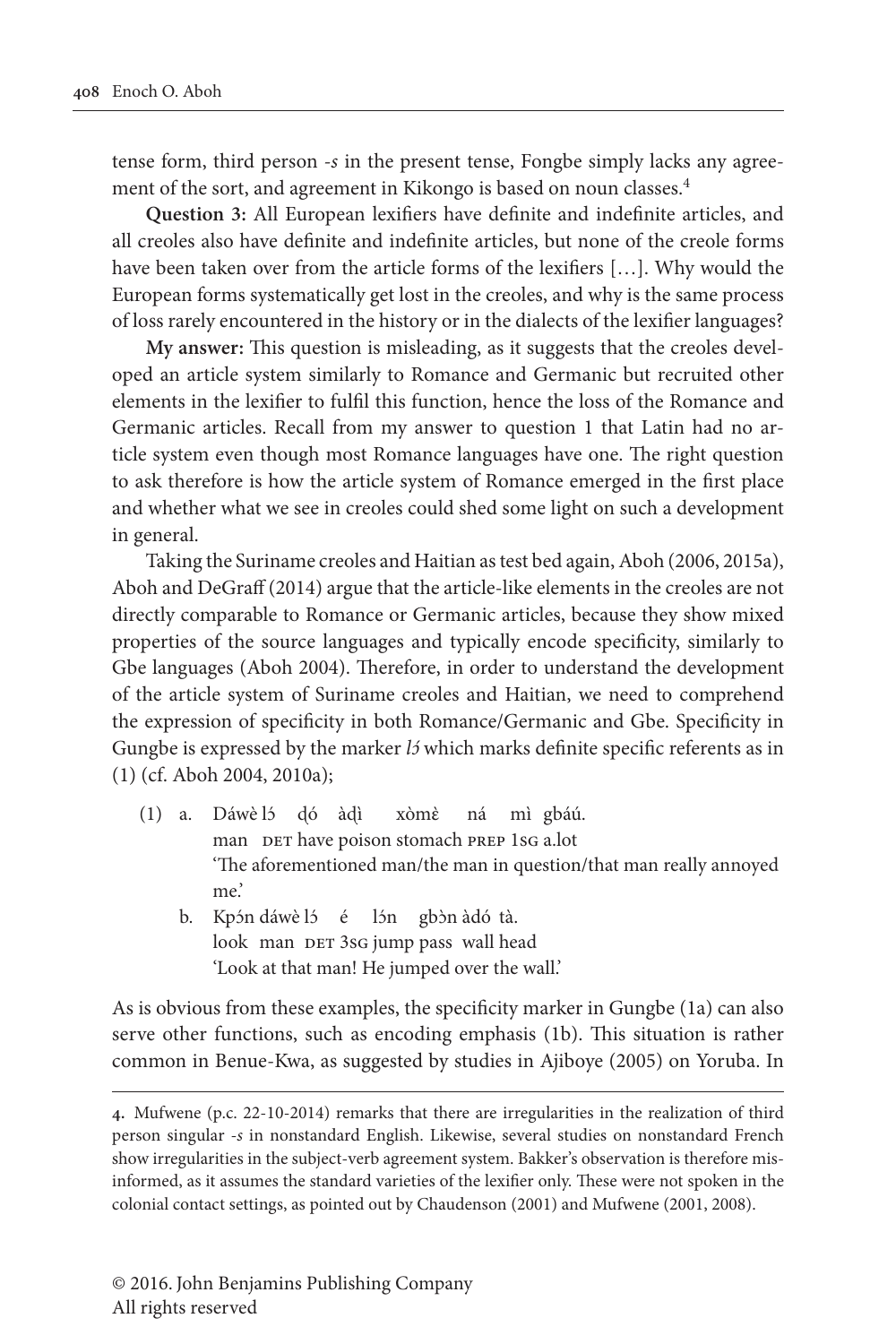addition to these specificity markers, Kwa languages generally involve distinct distal demonstratives (e.g. *éhè* 'this' and *énɛ̀* 'that' in Gungbe). Interestingly, we can already see from the translations in (1) that specificity or emphasis within the noun phrase is typically marked in Romance and Germanic by demonstratives instead. These languages have no dedicated specificity marker. Once we understand this, it does not seem so striking anymore that the creoles that develop specificity marking (arguably under the influence of the substrate languages, Aboh 2006, 2015a, Aboh and DeGraff 2014) select the demonstrative in the lexifier since the latter plays the same function. Again, the competition-and-selection model offers a simple explanation, provided one thinks harder and digs deeper into the morphosyntax of the languages under study.

Indeed, these findings shed light on the emergence of articles in general. Norval Smith (p.c. 2-10-2014) remarks that the Romance and Germanic indefinite articles are derived from the numeral one (as in most creoles). In Old English there was no real indefinite article. Only in "strong indefinite" contexts, such as 'a certain man', was the numeral one used. This corresponds to specificity as described for Gungbe and creoles (cf. Aboh 2006, Aboh and DeGraff 2014). As for the definite article in Old English and other Germanic languages, it could mean 'the' or 'that'. The definite article in Romance, on the other hand, is derived from *ille*, *illa*, and *illud* 'that'. This description is reminiscent of the situation in creole languages as discussed in the literature (cf. Bruyn 1995, Baptista and Guéron 2007). The development of articles in the creoles appears to shed light on the development of articles in Romance, Germanic and beyond.

**Question 4:** All European lexifiers express the concept of 'being hungry' with an adjective meaning 'hungry', as in English 'I am hungry', and others do that with a verb meaning 'to have' and a noun 'hunger', as in French *j'ai faim*, lit. 'I have hunger'. [...] Most creoles use constructions completely different from the lexifier, including 'hunger is on me' and 'hunger takes/eats/catches me'.

**My answer:** Many relevant substrates (e.g. Gbe) behave similarly to the creoles. Example (2) gives Gungbe equivalents of 'I'm hungry' in English.

- (2) a. Xòvɛ́ hù mì. hunger kill 1sg 'I'm hungry.'
	- b. Xòvé wlé mì. hunger catch 1sg 'I suddenly got hungry.'

In the case of Atlantic creoles, it is reasonable to assume that the creole constructions result from substrate influence. The speakers of Benue-Kwa languages in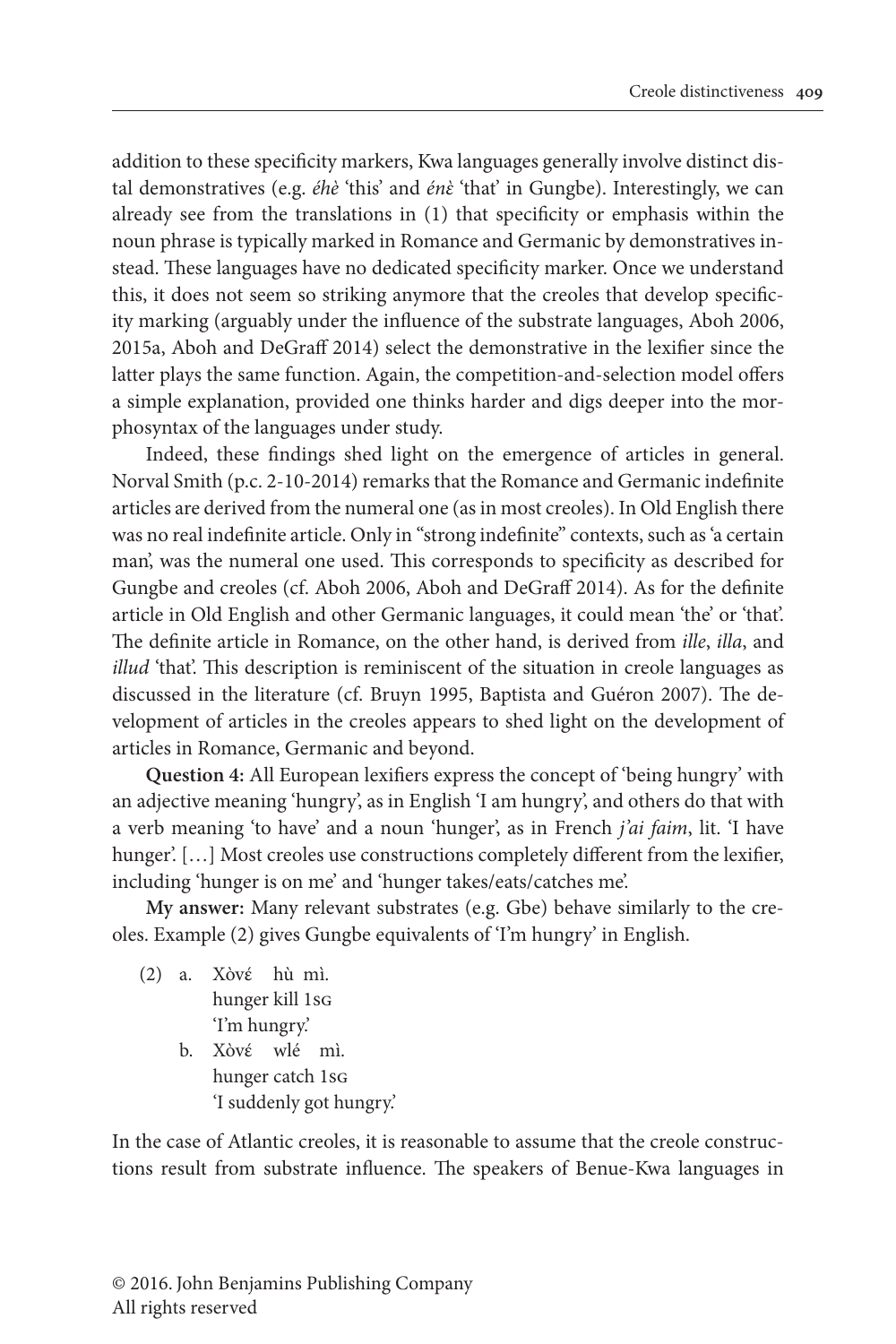Suriname need not have suffered pidginization to produce patterns comparable to those in (2), albeit with English words.

**Question 5:** None of the lexifiers has grammaticalized overt completive markers. But all creoles have grammaticalized a completive, most often as a preverbal marker or a clause-final particle or serial verb.

**My answer:** While the lexifiers might not involve these constructions, a quick look at works on the substrate languages (e.g. Da Cruz 1995, Winford 2000, 2006, 2008, Winford and Migge 2007, Durrleman-Tame 2008, and Van den Berg and Aboh 2013) indicates that 'finish'-related TMA markers developed in the creoles as a consequence of cross-linguistic influence. Some Benue-Kwa languages, for instance, involve perfective constructions with 'finish' as illustrated by the Fongbe and Yoruba examples in (3a) and (3b), respectively.

|  | (3) a. Yé dù làn 5 v5                        | [Fongbe] |
|--|----------------------------------------------|----------|
|  | 3sG eat meat DET finish                      |          |
|  | 'They finished eating the meat.'             |          |
|  | 'They have already eaten the meat.'          |          |
|  | b. Ó ti jeun tán                             | [Yoruba] |
|  | 3sG ASP eat finish                           |          |
|  | 'He has eaten already (or finished eating).' |          |

Bakker, concludes his list of questions stating that

these traits cover the (non)transmission of lexicon, particles, placement of certain elements in sentences and articles, different areas and types of grammatical marking. All of these are ubiquitous in creoles, and they only incidentally occur in non-creoles. This also points to distinct properties of creoles, as a consequence of their exceptional genesis.

Quite to the contrary, we see a lot of transmission from the substrate languages of Atlantic creoles. Because many of the properties singled out by Bakker as distinctive of the creoles are also found in the relevant substrates we cannot claim that creoles are distinct from the world's non-creole languages.

#### **4. Competition and selection does not exclude creativity**

Bakker (2014: 183, 184) claims that the competition-and-selection model excludes creativity. This is obviously a misgiving since this approach implies that creoles involve innovative patterns that are not found in the inputs that their creators were exposed to. Locative expressions across Suriname creoles (4) represent such a case (Aboh 2015b). Patterns 1 to 3 are found across Suriname creoles (cf. Huttar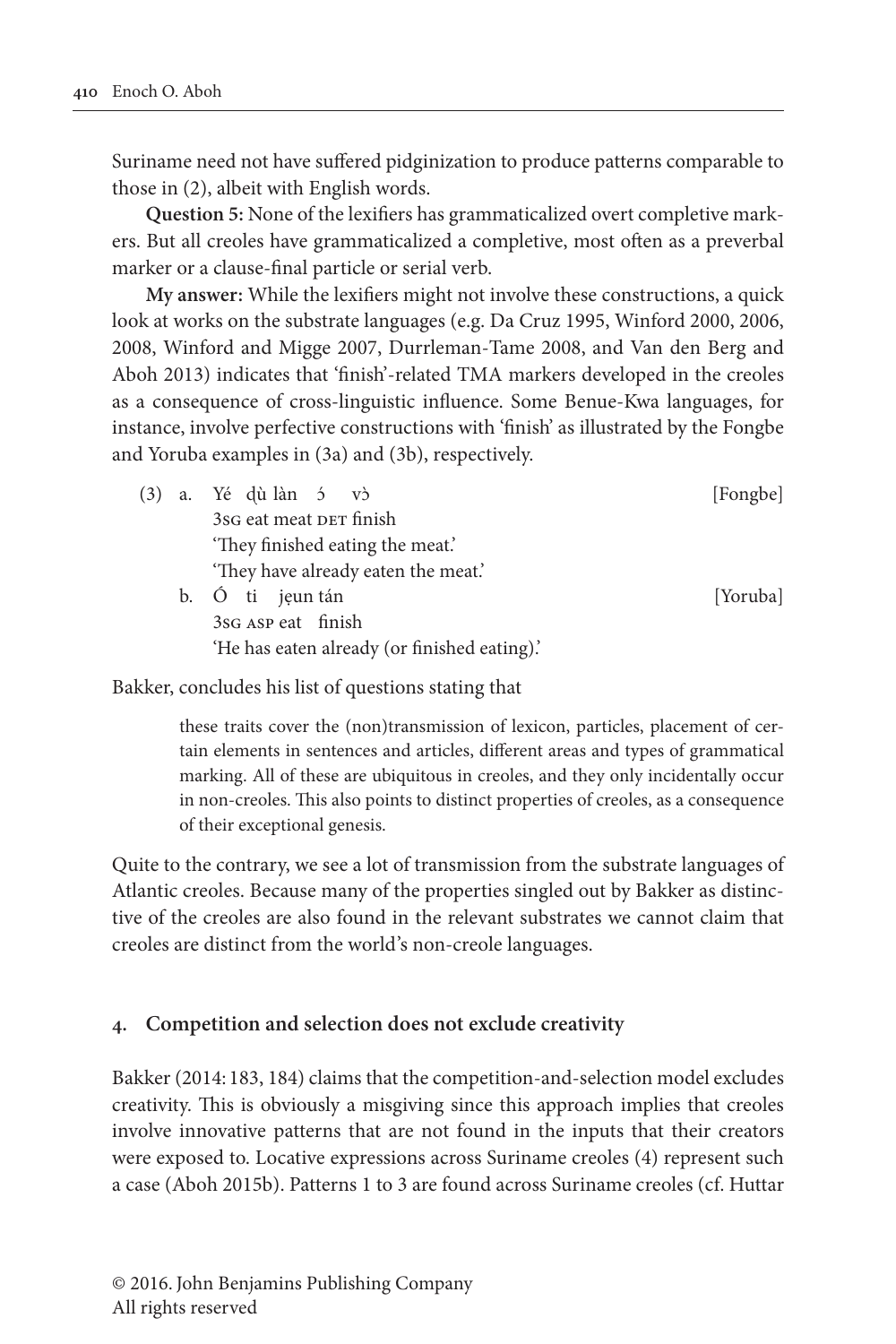and Huttar 1994, Bruyn 2003, 2009, van den Berg 2007, Aboh 2010b, Bruyn 2009, Yakpo and Bruyn 2014).

| (4) | Pattern 1:                                                                      |                          |
|-----|---------------------------------------------------------------------------------|--------------------------|
|     | Sinsi a komm na hosso inni                                                      | (Sranan, Bruyn 2003:32)  |
|     | since 3sG come $ADP_1$ house $ADP_2$                                            |                          |
|     | 'Since she entered the house'                                                   |                          |
|     | Pattern 2:                                                                      |                          |
|     | Mi kommotto na inni djari                                                       | (Sranan, Bruyn 2003: 35) |
|     | 1sG come.out ADP <sub>1</sub> ADP <sub>2</sub> garden                           |                          |
|     | 'I'm coming from the garden.'                                                   |                          |
|     | Pattern $\frac{3}{2}$ : involves pattern 2 plus a genitive marker in the order: |                          |
|     | $P_1 > P_2 > GEN > GROWND-DP.$                                                  |                          |
|     | trueh watra na inni vo wan tobbo<br>A                                           | (Sranan, Bruyn 2003: 36) |
|     | 3sG throw water $ADP_1 ADP_2$ of DET tube                                       |                          |
|     | 'He threw water into a tube.'                                                   |                          |

Ndyuka developed a fourth pattern involving doubling of the adposition *ini* (Huttar and Huttar 1994: 189)

 Pattern 4: Da i e kandi en baka poti **a ini** sani **ini** conj 2sg prog tip 3sg again put  $ADP_1 ADP_2$  thing  $ADP_2$ 'Then you tip it again and pour it into something.'

Thus, the Suriname creoles exhibit the Patterns summarized in (5):

(5) a. ADP  $_1$ > GROUND-Phrase > ADP<sub>2</sub> b. ADP  $_1$ > ADP  $_2$ > GROUND-Phrase c. ADP  $_1$ > ADP  $_2$ > GENITIVE> GROUND-Phrase d.  $ADP_1 > ADP_2 > GROWND-Phrase > ADP_2$ 

Aboh (2010b, 2015b) shows that the first three patterns are found in typologically different languages. Pattern 1 occurs in Gbe languages while pattern 2 is found in Chadic (e.g. Zina Kotoko). Pattern 3 is present in Gbe, Romance, and Germanic. Pattern 4, however, is not typical of the Gbe languages and English, the main source languages of the Suriname creoles. The following table contrasts Sranan to its source languages.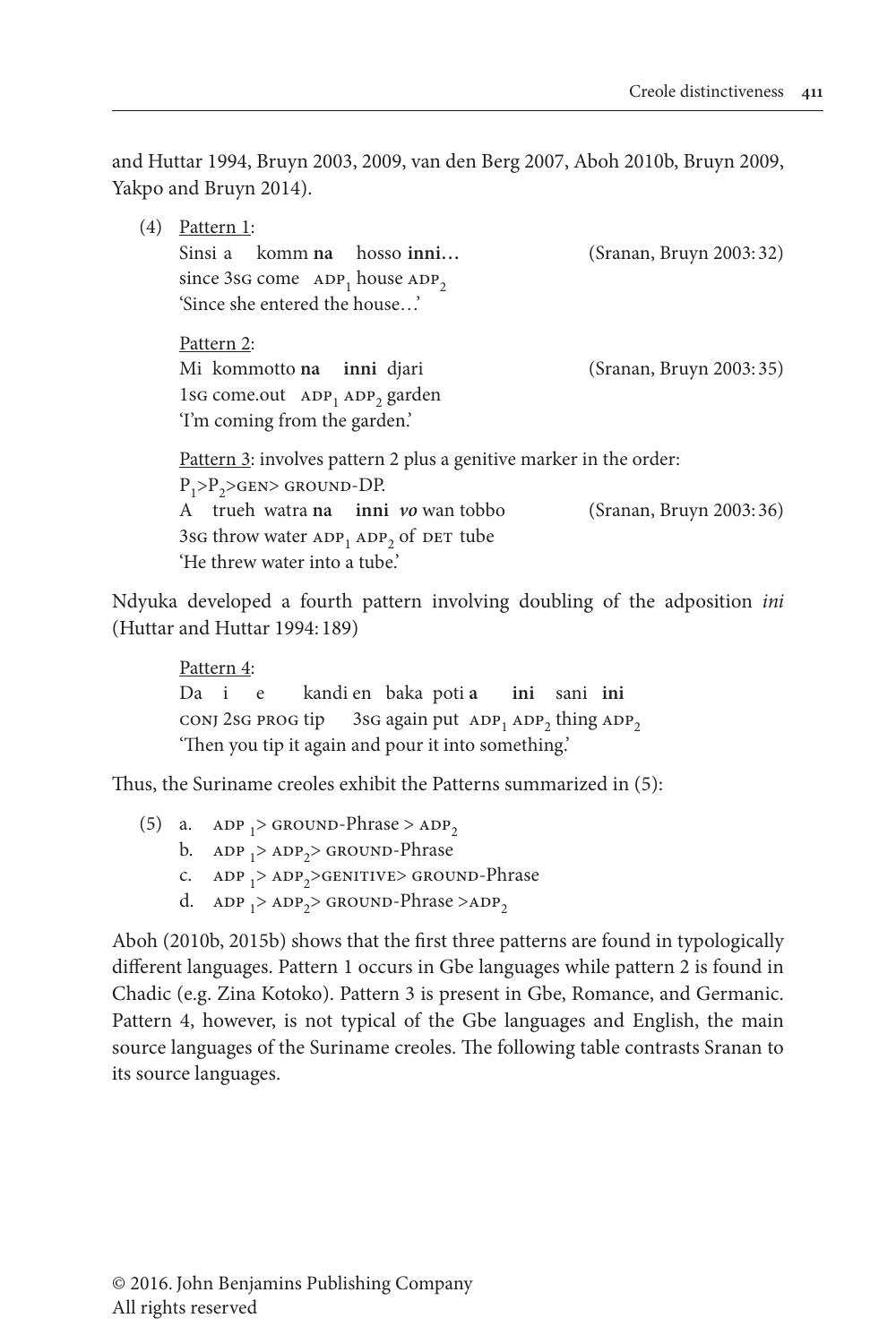|         | Pattern 1:               | Pattern 2:                                                         | Pattern 3:                                     |
|---------|--------------------------|--------------------------------------------------------------------|------------------------------------------------|
|         |                          | $ADP_1$ -GROUND-ADP <sub>2</sub> $ADP_1$ -ADP <sub>2</sub> -GROUND | ADP <sub>1</sub> -ADP <sub>2</sub> -GEN-GROUND |
| Gbe     |                          |                                                                    | + (restricted to part-noun phrases)            |
| Sranan  |                          |                                                                    |                                                |
| English | $\overline{\phantom{a}}$ |                                                                    |                                                |

**Table 2.** Variation of spatial expressions in Gbe, Sranan, and English

This table shows that Sranan combines properties of both Gbe and English into a coherent adoption system: Sranan is like Gungbe in displaying pattern 1, but unlike English which excludes this pattern. However, Sranan is similar to English and Gbe in displaying patterns 2 and 3. Accordingly, Sranan is innovative with regard to both Gbe and English. It developed a superset of the morphosyntactic options available in Gbe and English. The creole is therefore not a simple replication of the source languages (cf. Aboh 2015a). Ndyuka goes a step further in developing a fourth related pattern that is not found in any of the source languages. In terms of simplistic complexity metrics (e.g. McWhorter 2001), this would make Suriname creoles more complex than their parent languages. A similar case where in a particular grammatical domain the creole language exceeds the complexity of its source languages is documented in Haitian Creole in Aboh and DeGraff (2014).

As is clear from this discussion, linguistic creativity in the traditional sense refers to the creation of new forms (never heard by the learner) out of old ones. This is a basic property of human learners everywhere: creating new linguistic patterns based on experience. Asserting that creole creators had the same mental capacity acknowledges their humanity. Indeed, while learners are very creative in recombining linguistic primitives in various new UG-compatible ways, they do not invent new linguistic primitives to be added to UG. In evolutionary terms, such a development would have rendered languages un-learnable to subsequent generations.

#### **5. One cannot substitute digits for linguistic analysis**

The discussion in previous paragraphs shows that computer-mediated results in Bakker et al. (2011) involve substantial mistakes (Kouwenberg 2010, 2012; Fon Sing and Leoue 2012; DeGraff, Bass, and Berwick 2013). Consequently, Bakker's (2014) subsequent distinctiveness theory and creoles-from-pidgins scenario seems to be trapped in a quicksand of mistakes and misconceptions. The lesson we learn from this is that phylogenetic methods must rely on more informed descriptions based on detailed comparative analyses of the type argued for in Aboh (2015a)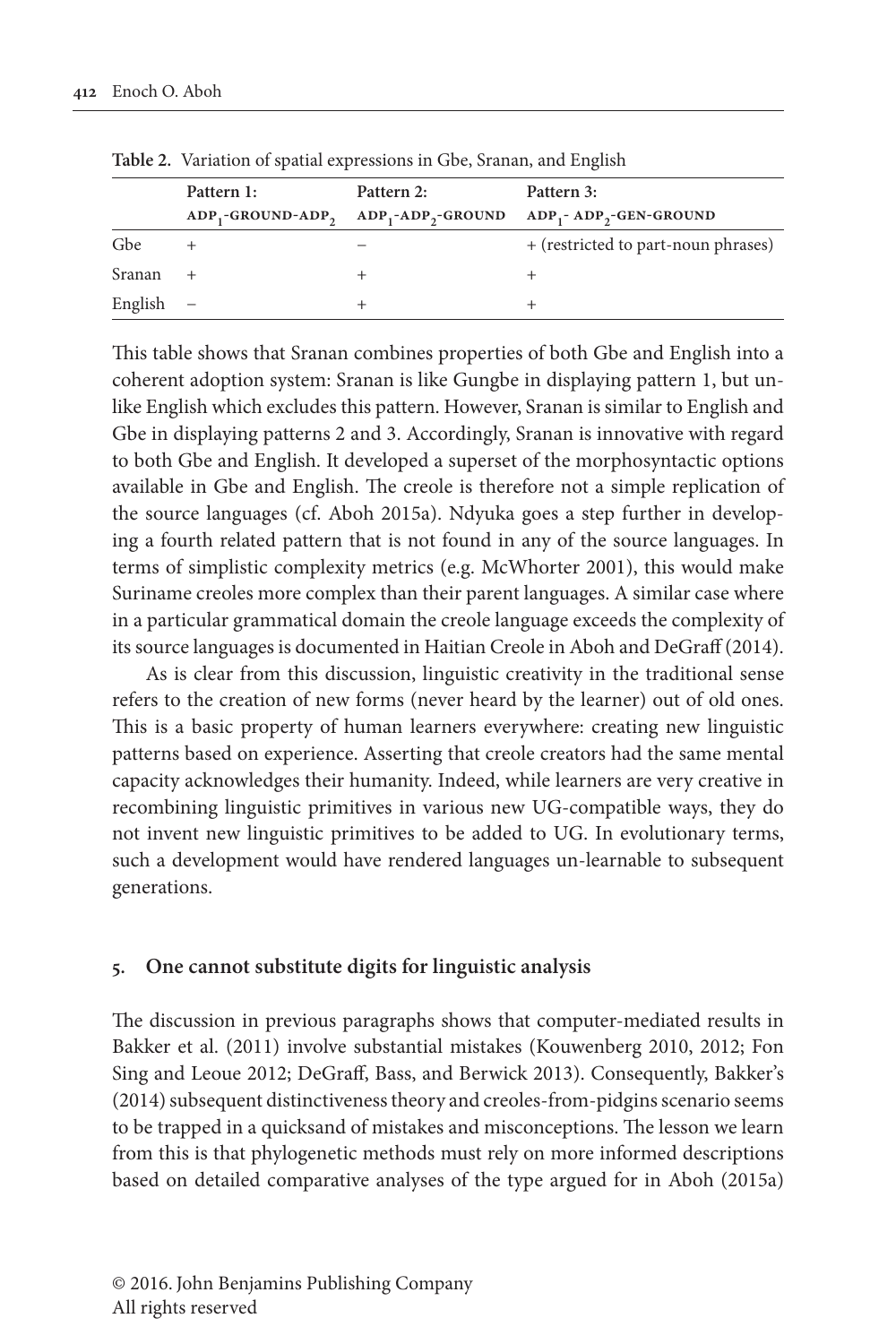who shows that, far from being simplified superstrates or relexified substrate languages, creole languages generally involve distinct complex recombined patterns that can only be uncovered through adequate descriptions conducted by experts of the relevant source languages.

> *Received: 11/8/14 Revised:12/16/14 Accepted: 2/9/15*

#### **Acknowledgements**

I'm grateful to Felix Ameka, Umberto Ansaldo, Michel DeGraff, James Essegbey, Salikoko Mufwene, Frank Seifart, Norval Smith, and Tonjes Veenstra for their comments on previous versions of this short note. All remaining imperfections are mine.

#### **References**

- Aboh, Enoch O. 2004. *The morphosyntax of complement-head sequences: Clause structure and word order patterns in Kwa*. New York: Oxford University Press. doi:[10.1093/acprof:oso/9780195159905.001.0001](http://dx.doi.org/10.1093/acprof:oso/9780195159905.001.0001)
- Aboh, Enoch O. 2006. The role of the syntax-semantics interface in language transfer. In Claire Lefebvre, Lydia White, and Christine Jourdan (eds.), *L2 acquisition and creole genesis: Dialogues*, 221–252. Amsterdam: John Benjamins. doi:[10.1075/lald.42.14abo](http://dx.doi.org/10.1075/lald.42.14abo)
- Aboh, Enoch O. 2010a. The morphosyntax of the noun phrase. In Enoch O. Aboh and James Essegbey (eds.), *Topics in Kwa syntax*, 11–37. Dordrecht: Springer. doi:[10.1007/978-90-481-3189-1\\_2](http://dx.doi.org/10.1007/978-90-481-3189-1_2)
- Aboh, Enoch O. 2010b. The P-route. In Guglielmo Cinque and Luigi Rizzi (eds.), *Mapping spatial PPs. The cartography of syntactic structures*, 225–260. New York: Oxford University Press. doi:[10.1093/acprof:oso/9780195393675.003.0007](http://dx.doi.org/10.1093/acprof:oso/9780195393675.003.0007)
- Aboh, Enoch O. 2015a. *The Emergence of hybrid grammars: Language contact and change*. Cambridge University Press. doi:[10.1017/CBO9781139024167](http://dx.doi.org/10.1017/CBO9781139024167)
- Aboh, Enoch O. 2015b. *Population factors, multilingualism and the emergence of grammar*. Amsterdam: University of Amsterdam, ms.
- Aboh, Enoch O. and Umberto Ansaldo. 2007. The role of typology in language creation: A descriptive take. In Umberto Ansaldo, Stephen M. Matthews, and Lisa Lim (eds.), *Deconstructing Creole*, 39–66. Amsterdam: John Benjamins. doi:[10.1075/tsl.73.05abo](http://dx.doi.org/10.1075/tsl.73.05abo)
- Aboh, Enoch O. and Michel DeGraff. 2014. Some notes on nominal phrases in Haitian Creole and in Gungbe: A transatlantic sprachbund perspective. In Tor A. Afarli and Brit Maehlum (eds.), *The Sociolinguistics of grammar*, 203–236. Amsterdam: John Benjamins. doi:[10.1075/slcs.154.11abo](http://dx.doi.org/10.1075/slcs.154.11abo)
- Ajiboye, Oládiípo Jacob. A. 2005. *Topics on Yorùbá nominal expressions*. Canada: University of British Columbia dissertation.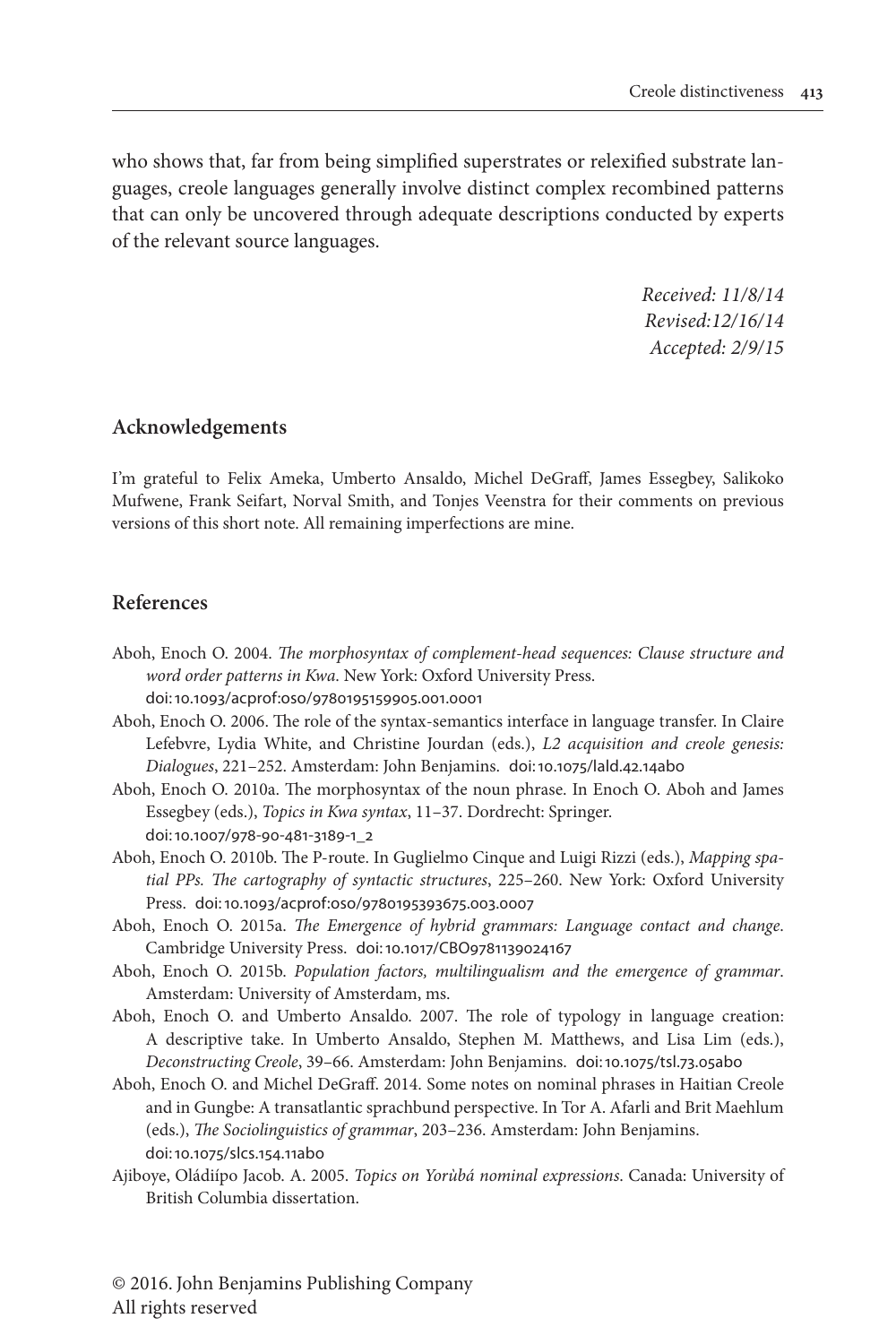- Ansaldo, Umberto. 2009. *Contact languages: Ecology and evolution in Asia*. Cambridge: Cambridge University Press. doi:[10.1017/CBO9780511642203](http://dx.doi.org/10.1017/CBO9780511642203)
- Arends, Jacques. 1989. *Syntactic developments in Sranan*. Nijmegen: University of Nijmegen dissertation.
- Arends, Jacques. 1995a. The socio-historical background of creoles. In Jacques Arends, Pieter Muysken and Norval Smith (eds.) *Pidgins and creoles: An introduction*, 15–24. Amsterdam: John Benjamins. doi:[10.1075/cll.15.06are](http://dx.doi.org/10.1075/cll.15.06are)
- Arends, Jacques. 1995b. Demographic factors in the formation of Sranan. In Jacques Arends, (ed.). *The early stages of creolization*, 233–285. Amsterdam: John Benjamins. doi:[10.1075/cll.13.11are](http://dx.doi.org/10.1075/cll.13.11are)
- Arends, Jacques. 2009. Syntactic developments in Sranan: *Creolization as a gradual process*. [http://www.dbnl.org/tekst/aren012synt01\\_01/colofon.htm](http://www.dbnl.org/tekst/aren012synt01_01/colofon.htm)
- Bakker, Peter. 2014. Creolistics: Back to square one? *Journal of Pidgin and Creole Languages* 29: 177–194. doi:[10.1075/jpcl.29.1.08bak](http://dx.doi.org/10.1075/jpcl.29.1.08bak)
- Bakker, Peter, Daval-Markussen Aymeric, Parkvall Mikael, and Plag Ingo. 2011. Creoles are typologically distinct from non-creoles. *Journal of Pidgin and Creole Languages* 26: 5–42. doi:[10.1075/jpcl.26.1.02bak](http://dx.doi.org/10.1075/jpcl.26.1.02bak)
- Baptista, Marlyse and Jacqueline Guéron. 2007. *Noun phrases in creole languages*. Amsterdam: John Benjamins. doi:[10.1075/cll.31](http://dx.doi.org/10.1075/cll.31)
- Bruyn, Adrienne. 1995. *Grammaticalization in creoles: The development of determiners and relative clauses in Sranan*. Studies in Language and Language Use 21. Amsterdam: IFOTT.
- Bruyn, Adrienne. 2003. Grammaticalisation, réanalyse et influence substratique: quelques cas du Sranan. In Sibylle Kriegel (ed.), *Grammaticalisation et reanalyze: approches de la variation créole et française*. Paris: CNRS Editions, 25–47.
- Bruyn, Adrienne. 2009. Grammaticalization in Creoles: Ordinary and not-so-ordinary cases. *Studies in Language* 33: 312–337. doi:[10.1075/sl.33.2.04bru](http://dx.doi.org/10.1075/sl.33.2.04bru)
- de Castro, Yeda Pessoa. 2002. A língua Mina-Jeje no Brasil. Um falar Africano em Ouro Preto do Século XVIII. Apoio cultural. *Fundação de Amparo à Pesquisa do Estado de Minas Gerais. Papemig*.
- Da Cruz, Maxime. 1995. Aspectual verbs *fó*, *vɔ̀* 'finish' in Fongbe. *The Linguistic Review* 12: 361–380. doi:[10.1515/tlir.1995.12.4.361](http://dx.doi.org/10.1515/tlir.1995.12.4.361)
- DeGraff, Michel (ed). 1999. *Language creation and language change*. Cambridge, MA: MIT Press.
- DeGraff, Michel. 2002. Relexification: A reevaluation. *Anthropological Linguistics* 44: 321–414.
- DeGraff, Michel, Trevor Bass, and Robert Berwick. 2013. Computational phylogenetics, Creole languages and family values. Paper presented at the *International Congress of Linguists*, July 21-27, 2013, University of Geneva, Switzerland.
- Durrleman-Tame, Stephanie. 2008. *The Syntax of Jamaican Creole: A cartographic perspective*. Amsterdam: John Benjamins. doi:[10.1075/la.127](http://dx.doi.org/10.1075/la.127)
- Fon Sing, Guillaume and Jean Leoue. 2012. Creoles are not typologically distinct from non-creoles. Paper presented at the *9th Creolistics Workshop Contact languages in a global context: Past and present*. Aarhus University, Denmark, 11-13 April 2012.
- Huttar, George. and Mary L. Huttar. 1994. *Ndyuka : A descriptive grammar*. New York: Routledge.
- Kouwenberg, Silvia. 2010. Creole studies and linguistic typology Part 2. *Journal of Pidgin and Creole Languages* 25: 359–380. doi:[10.1075/jpcl.25.2.06kou](http://dx.doi.org/10.1075/jpcl.25.2.06kou)
- Kouwenberg, Silvia. 2012. Rejoinder. *Journal of Pidgin and Creole Languages* 27: 167–169. doi:[10.1075/jpcl.27.1.06kou](http://dx.doi.org/10.1075/jpcl.27.1.06kou)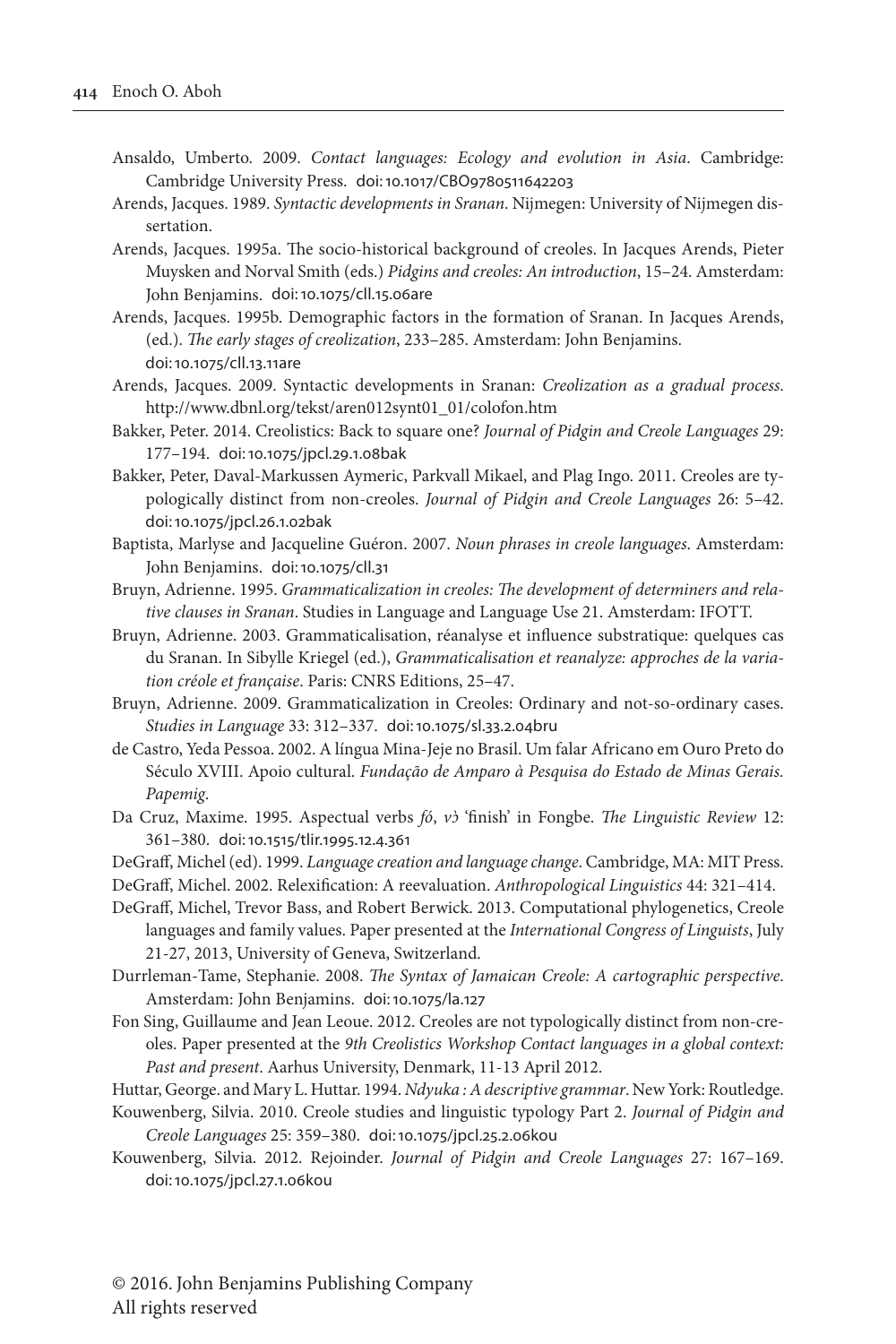- Lefebvre, Claire and Anne-Marie Brousseau. 2002. *A grammar of Fongbe*. Berlin: Mouton de Gruyter. doi:[10.1515/9783110880182](http://dx.doi.org/10.1515/9783110880182)
- McWhorter, John. 2001. The world's simplest grammars are creole grammars. *Linguistic Typology* 5: 125–166.
- Mufwene, Salikoko S. 2001. *The ecology of language evolution*. Cambridge: Cambridge University Press. doi:[10.1017/CBO9780511612862](http://dx.doi.org/10.1017/CBO9780511612862)
- Mufwene, Salikoko S. 2008. *Language evolution. Contact, competition, and change*. New York: Continuum International Publishing Company Group.
- Muysken, Pieter. 2013. Language contact outcomes as the result of bilingual optimization strategies. *Bilingualism: Language and Cognition* 16: 709–730. doi:[10.1017/S1366728912000727](http://dx.doi.org/10.1017/S1366728912000727)
- Roberts, Sarah J. 1998. The Role of diffusion in the genesis of Hawaiian Creole. *Language*: 74: 1–39. doi:[10.1353/lan.1998.0051](http://dx.doi.org/10.1353/lan.1998.0051)

Singler, John Victor. 1996. Theories of creole genesis, sociohistorical considerations, and the evaluation of evidence: The case of Haitian Creole and the Relexification Hypothesis. *Journal of Pidgin and Creole Languages* 11: 185–230. doi:[10.1075/jpcl.11.2.02sin](http://dx.doi.org/10.1075/jpcl.11.2.02sin)

Smith, Geoff P. 2002. *Growing up with Tok Pisin*. London: Battlebridge Publications.

- Smith, Norval. 1987. *The genesis of the creole languages of Surinam*. Amsterdam: University of Amsterdam dissertation.
- Smith, Norval. 2006. Very rapid creolization in the framework of the Restricted Motivation Hypothesis. In Claire Lefebvre, Lydia White, and Christine Jourdan (eds.), *L2 acquisition and creole genesis: Dialogues*, 49–65. Amsterdam: John, Benjamins. doi:[10.1075/lald.42.05smi](http://dx.doi.org/10.1075/lald.42.05smi)
- Smith, Norval. 2009a. Simplification of a complex part of grammar or not? What happened to KiKoongo nouns in Saramaccan? In Aboh, Enoch O. and Norval Smith (eds.), *Complex processes in new languages*, 51–73. Amsterdam: John Ben

jamins. doi:[10.1075/cll.35.05smi](http://dx.doi.org/10.1075/cll.35.05smi)

- Smith, Norval. 2009b. English-speaking in early Surinam? In Rachel Selbach, Margot C. van den Berg and Hugo Cardoso (eds.), *Gradual creolization: Studies celebrating Jacques Arends*, 305–326. Amsterdam: John Benjamins. doi:[10.1075/cll.34.21smi](http://dx.doi.org/10.1075/cll.34.21smi)
- Van den Berg, Margot. 2007. *A Grammar of Early Sranan*. Zetten: Drukkerij Manta.
- Van den Berg, Margot and Enoch. O. Aboh. 2013. Done already? A comparison of completive markers in the Gbe languages and Sranan Tongo. *Lingua* 129: 150–172. doi:[10.1016/j.lingua.2013.02.010](http://dx.doi.org/10.1016/j.lingua.2013.02.010)
- Veenstra, Tonjes. 2008. Creole Genesis: The impact of the Language Bioprogram Hypothesis. In Silvia Kouwenberg and John Singler (eds.), *The Handbook of Pidgin and Creole Studies*, 219–241. Oxford: Blackwell Publishing Company.
- Winford, Don. 2000. Tense and aspect in Sranan and the creole prototype. In: John McWhorter (ed.), *Language change and language contact in pidgins and creoles*, 383–442. Amsterdam: John Benjamins. doi:[10.1075/cll.21.14win](http://dx.doi.org/10.1075/cll.21.14win)
- Winford, Don. 2006. The Restructuring of tense/aspect systems in creole formation. In Ana Deumert and Stephanie Durrleman-Tame (eds.), *Structure and variation in language contact*, 85–110. Amsterdam: John Benjamins. doi:[10.1075/cll.29.06win](http://dx.doi.org/10.1075/cll.29.06win)
- Winford, Don. 2008. Processes of creole formation and contact induced language change. *Journal of Language Contact* 1: 124–145 doi:[10.1163/000000008792525228](http://dx.doi.org/10.1163/000000008792525228)
- Winford, Don and Bettina Migge. 2007. Substrate influence in the emergence of the tense and aspect system in the creoles of Suriname. *Journal of Pidgin and Creole languages* 22: 73–99. doi:[10.1075/jpcl.22.1.06win](http://dx.doi.org/10.1075/jpcl.22.1.06win)

© 2016. John Benjamins Publishing Company All rights reserved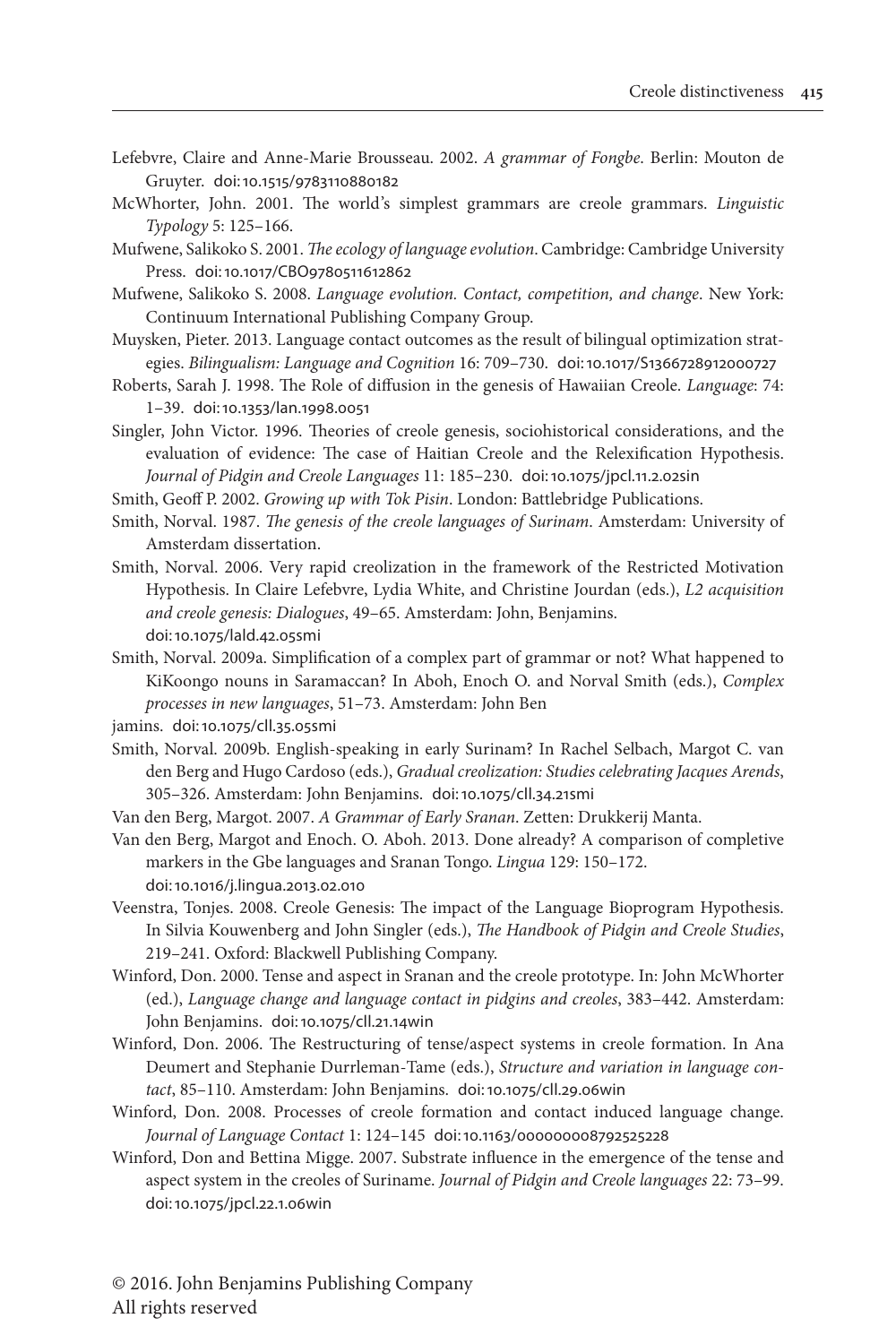Yakpo, Kofi and Adrienne Bruyn. 2015. Trans-Atlantic patterns: the relexification of locative constructions in Sranan. In Pieter Muysken and Norval Smith (eds.), *Surviving the Middle Passage*, 135–174. Berlin: Mouton de Gruyter.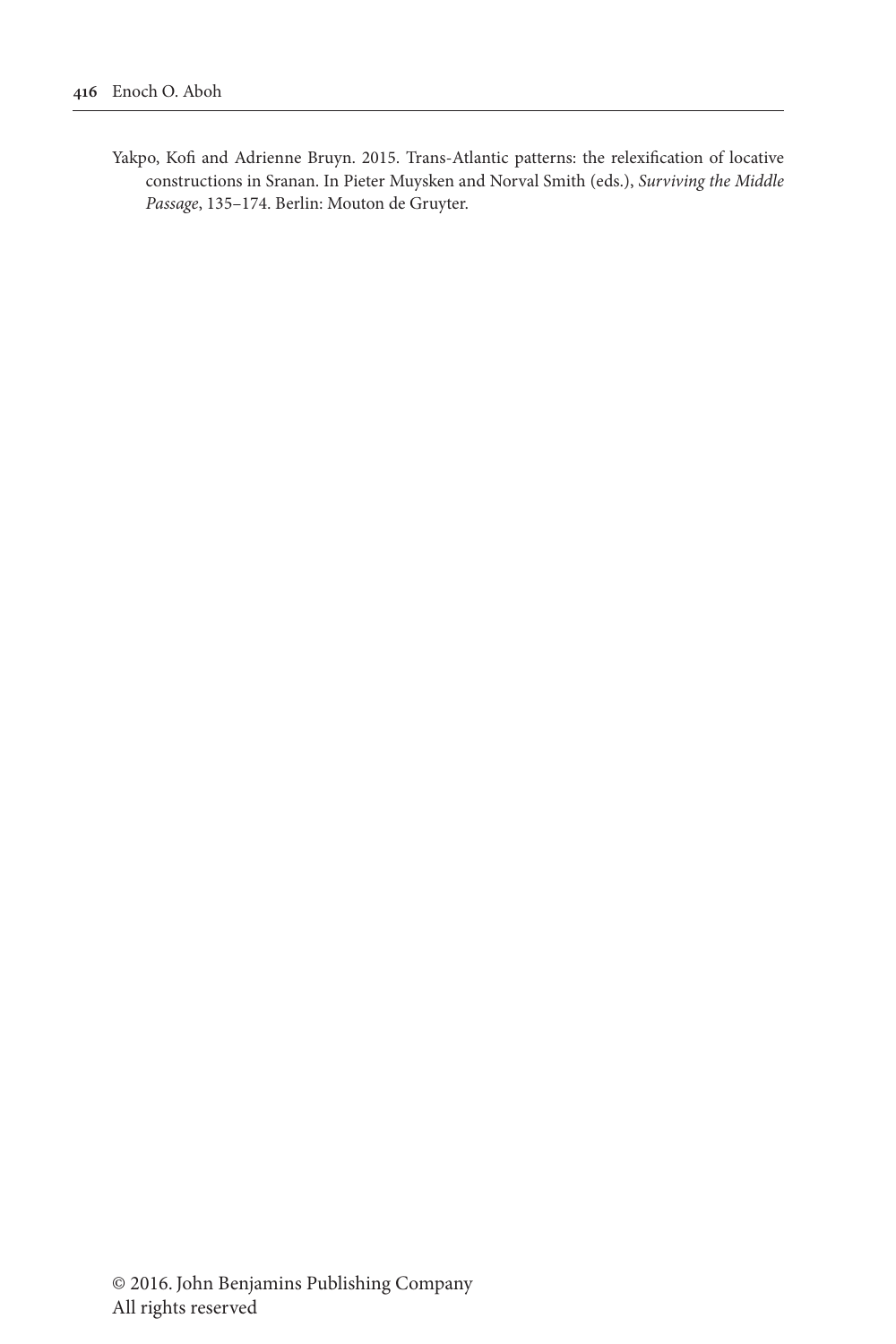| Nyor (Yoruba)                                   |                    |         |                     |                |                |          |         |            |                |                                                                                  |                   |                     |                 |                          |                          |                   |         |                 |                     |                 |                     |                    |                                              |                   |                           |                             |              |                 |                         |                        |                   |                          |                     |                             |         |              |                            |                      |                   |                          |                 |              |
|-------------------------------------------------|--------------------|---------|---------------------|----------------|----------------|----------|---------|------------|----------------|----------------------------------------------------------------------------------|-------------------|---------------------|-----------------|--------------------------|--------------------------|-------------------|---------|-----------------|---------------------|-----------------|---------------------|--------------------|----------------------------------------------|-------------------|---------------------------|-----------------------------|--------------|-----------------|-------------------------|------------------------|-------------------|--------------------------|---------------------|-----------------------------|---------|--------------|----------------------------|----------------------|-------------------|--------------------------|-----------------|--------------|
|                                                 |                    | Ρ6<br>Θ | $E\Delta$           | 8 <sub>d</sub> | 6 <sub>d</sub> | $_{E10}$ | F11     | <b>EI3</b> | FI4            | SI                                                                               | 9I <sub>d</sub>   | $L1\Delta$          | 6I <sub>d</sub> | EZI                      | EZZ                      | F23               | FZI     | 52 <sub>2</sub> | $Lz_1$              | E <sub>28</sub> | 67H                 | <b>E30</b>         | E35<br><b>L</b> 31                           |                   | ESE                       | 522<br>₽34                  |              | 9£H             | $E3\Delta$              | 6E<br>F38              | E40               | F41                      | F42                 | F43                         | F44     | StJ          | 9bH                        | ∠Þ∃                  | 8F <sub>d</sub>   | $6b$ H                   | <b>B20</b>      | $_{\rm L25}$ |
|                                                 |                    |         | $\circ$             |                |                |          | $\circ$ | $\circ$    |                |                                                                                  |                   | $\circ$             | $\circ$         | $\circ$                  |                          |                   |         |                 |                     |                 | $\circ$             | $\circ$<br>$\circ$ |                                              |                   |                           | $\circ$                     |              |                 | $\circ$                 |                        |                   | $\circ$                  | $\circ$             |                             | $\circ$ | $\circ$      | $\circ$                    |                      |                   | $\circ$                  | $\circ$         |              |
| 5                                               |                    |         |                     |                |                |          | $\circ$ | $\circ$    |                |                                                                                  |                   | $\circ$             | $\circ$         | $\circ$                  |                          |                   |         |                 |                     |                 | $\circ$             | $\circ$<br>$\circ$ |                                              |                   |                           | $\circ$                     |              |                 | $\circ$                 |                        |                   | $\circ$                  | $\circ$             | $\circ$                     | $\circ$ |              | $\circ$                    | $\circ$              |                   | $\circ$                  | $\circ$         |              |
| BaL                                             |                    |         | $0 \quad 0 \quad 0$ |                | УM             |          | $\circ$ | $\circ$    |                | Σ<br>$\circ$                                                                     | $\geq$<br>$\circ$ | $\overline{a}$<br>Σ | $\circ$         | $\geq$<br>$\overline{a}$ | $\geq$<br>$\circ$        | $\circ$<br>$\geq$ |         |                 | $\sim$<br>≺         |                 | $\overline{a}$<br>⊠ | $\circ$<br>$\circ$ | Σ<br>$\circ$                                 | $\geq$<br>$\circ$ | $\triangleleft$<br>$\sim$ | $\sim$<br>⋖                 | ₹            |                 | $\circ$                 |                        | $\geq$<br>$\circ$ | $\geq$<br>$\overline{a}$ | Σ<br>$\overline{a}$ | $\circ$<br>$\triangleright$ | $\circ$ | $\circ$<br>➢ | $\circ$                    | $\blacktriangleleft$ | $\circ$<br>Σ      | $\geq$<br>$\overline{ }$ | $\circ$         | Σ<br>$\circ$ |
| Johnson Folorunso Ilori ar                      |                    |         |                     |                |                |          |         |            |                | d Simeon Olaogun, University, Akungba-Akoko Ondo State Nigeria (p.c. 28-03-2014) |                   |                     |                 |                          |                          |                   |         |                 |                     |                 |                     |                    |                                              |                   |                           |                             |              |                 |                         |                        |                   |                          |                     |                             |         |              |                            |                      |                   |                          |                 |              |
| Newe (Ewegbe)                                   |                    |         |                     |                |                |          |         |            |                |                                                                                  |                   |                     |                 |                          |                          |                   |         |                 |                     |                 |                     |                    |                                              |                   |                           |                             |              |                 |                         |                        |                   |                          |                     |                             |         |              |                            |                      |                   |                          |                 |              |
|                                                 | $\epsilon_{\rm H}$ |         | $^{L1}_{H}$         | 8 <sub>d</sub> | 6 <sub>d</sub> | $_{E10}$ | F11     | EI3        | FI4            | 51 <sub>2</sub>                                                                  | 91 <sub>H</sub>   | L1                  | 6I <sub>d</sub> | EZI                      | EZZ                      | EZH               | FZI     | 52 <sub>2</sub> | Lz                  | 87 <sub>d</sub> | 67 <sub>d</sub>     | <b>DSO</b>         | $\overline{\text{c}}\text{c}$<br><b>I</b> Ed | EEH               |                           | 552<br>₽₹                   |              | 9E <sub>1</sub> | $E3\Delta$              | $66\text{H}$<br>$8\xi$ | $0\nu J$          | F41                      | $\tau_{\rm F}$      | F43                         | ₽44     | <b>F45</b>   | $9b$ H                     | ∠Þ∃                  | 8F <sub>d</sub>   | $6b$ H                   | 0S <sub>d</sub> | $_{\rm L2T}$ |
| A/E                                             |                    | $\circ$ |                     |                |                |          | $\circ$ | $\circ$    | $\overline{ }$ | $\circ$                                                                          | $\circ$           | $\circ$             | $\circ$         | $\overline{ }$           | $\circ$                  | $\circ$           |         |                 | $\circ$             | $\overline{ }$  | $\overline{ }$      | $\circ$<br>$\circ$ |                                              |                   |                           | ٨.<br>∼.                    | ٨.           |                 | $\circ$                 | $\sim$                 | $\circ$           | $\circ$                  | $\circ$             | $\circ$                     | n.      | $\circ$      | $\circ$                    | n.                   |                   | $\circ$                  | $\circ$         | $\circ$      |
| BaL                                             |                    |         | $\circ$<br>×        |                |                |          | $\circ$ | $\circ$    |                | Σ                                                                                | $\geq$            | $\circ$             | $\circ$         | $\geq$<br>$\circ$        | $\geq$<br>$\overline{a}$ | $_{\rm N}$ M      | $\circ$ |                 | $\overline{a}$<br>× |                 |                     | $\circ$<br>$\circ$ | Σ<br>$\circ$                                 |                   |                           | $\triangleright$<br>$\circ$ | ><br>$\circ$ |                 | $\circ$<br>Σ<br>$\circ$ | ×                      | $\circ$           | ×<br>$\overline{ }$      | $\circ$             | $\circ$                     | Z       | $\circ$      | $\triangleright$<br>$\sim$ | $\geq$               | $\geq$<br>$\circ$ | $\circ$                  | $\circ$         | Σ            |
| Felix Ameka and James Essegbey (p.c. 23-03-2014 |                    |         |                     |                |                |          |         |            |                |                                                                                  |                   |                     |                 |                          |                          |                   |         |                 |                     |                 |                     |                    |                                              |                   |                           |                             |              |                 |                         |                        |                   |                          |                     |                             |         |              |                            |                      |                   |                          |                 |              |

© 2016. John Benjamins Publishing Company All rights reserved

**Appendix**